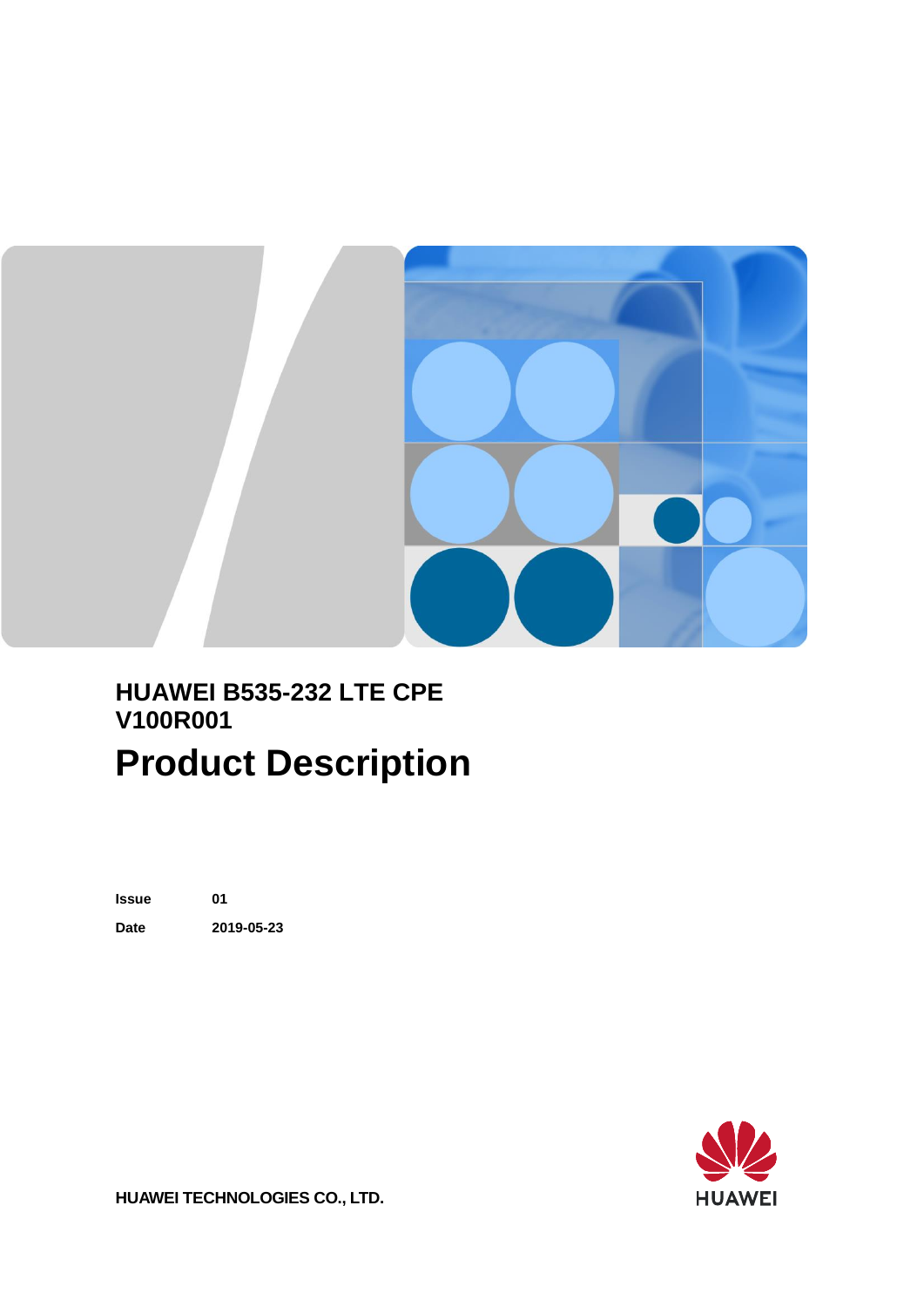#### **Copyright © Huawei Technologies Co., Ltd. 2019. All rights reserved.**

No part of this document may be reproduced or transmitted in any form or by any means without prior written consent of Huawei Technologies Co., Ltd.

#### **Trademarks and Permissions**



and other Huawei trademarks are trademarks of Huawei Technologies Co., Ltd.

All other trademarks and trade names mentioned in this document are the property of their respective holders.

#### **Notice**

The purchased products, services and features are stipulated by the contract made between Huawei and the customer. All or part of the products, services and features described in this document may not be within the purchase scope or the usage scope. Unless otherwise specified in the contract, all statements, information, and recommendations in this document are provided "AS IS" without warranties, guarantees or representations of any kind, either express or implied.

The information in this document is subject to change without notice. Every effort has been made in the preparation of this document to ensure accuracy of the contents, but all statements, information, and recommendations in this document do not constitute a warranty of any kind, express or implied.

#### Huawei Technologies Co., Ltd.

- Address: Huawei Industrial Base Bantian, Longgang Shenzhen 518129 People's Republic of China
- Website: <http://consumer.huawei.com/en/>
- Email: [mobile@huawei.com](mailto:mobile@huawei.com)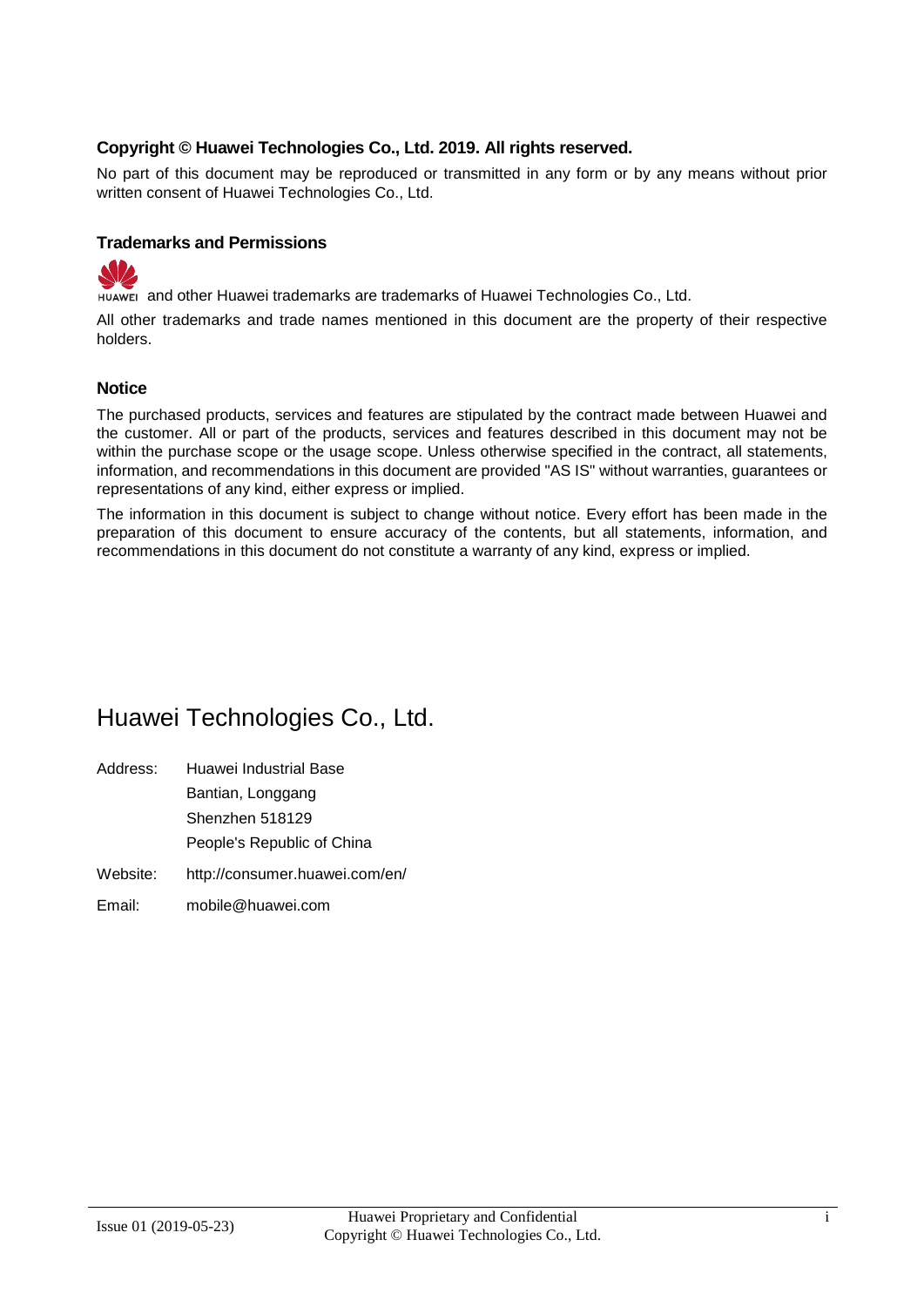#### **About This Document**

#### <span id="page-2-0"></span>**Summary**

This document provides information regarding the features, main functions and services, technical specifications, and technical references of the product.

| Chapter                                        | <b>Details</b>                                                                         |
|------------------------------------------------|----------------------------------------------------------------------------------------|
| 1 Product Overview                             | Provides an overview of the product.                                                   |
| 2 Technical Specifications                     | Describes the specifications of the product hardware,<br>software, and user interface. |
| 3 Services and Applications                    | Describes the main functions and applications of the<br>product.                       |
| 4 System Structure and Scenario<br>Constraints | Describes the product system structure.                                                |
| 5 Technical References                         | Describes the standards and communication protocols<br>of the product.                 |
| 6 Packing List                                 | Describes the devices and accessories that comprise the<br>product package             |

This document includes:

#### $\square$  Note

The document is an invitation to offer but not an offer. It is intended to describe the general features and functions of a product. The features and functions of certain products may vary with the requirements of customers.

#### **History**

| <b>Issue</b> | Date       | <b>Details</b>            |
|--------------|------------|---------------------------|
| 01           | 2019-05-23 | Initial official release. |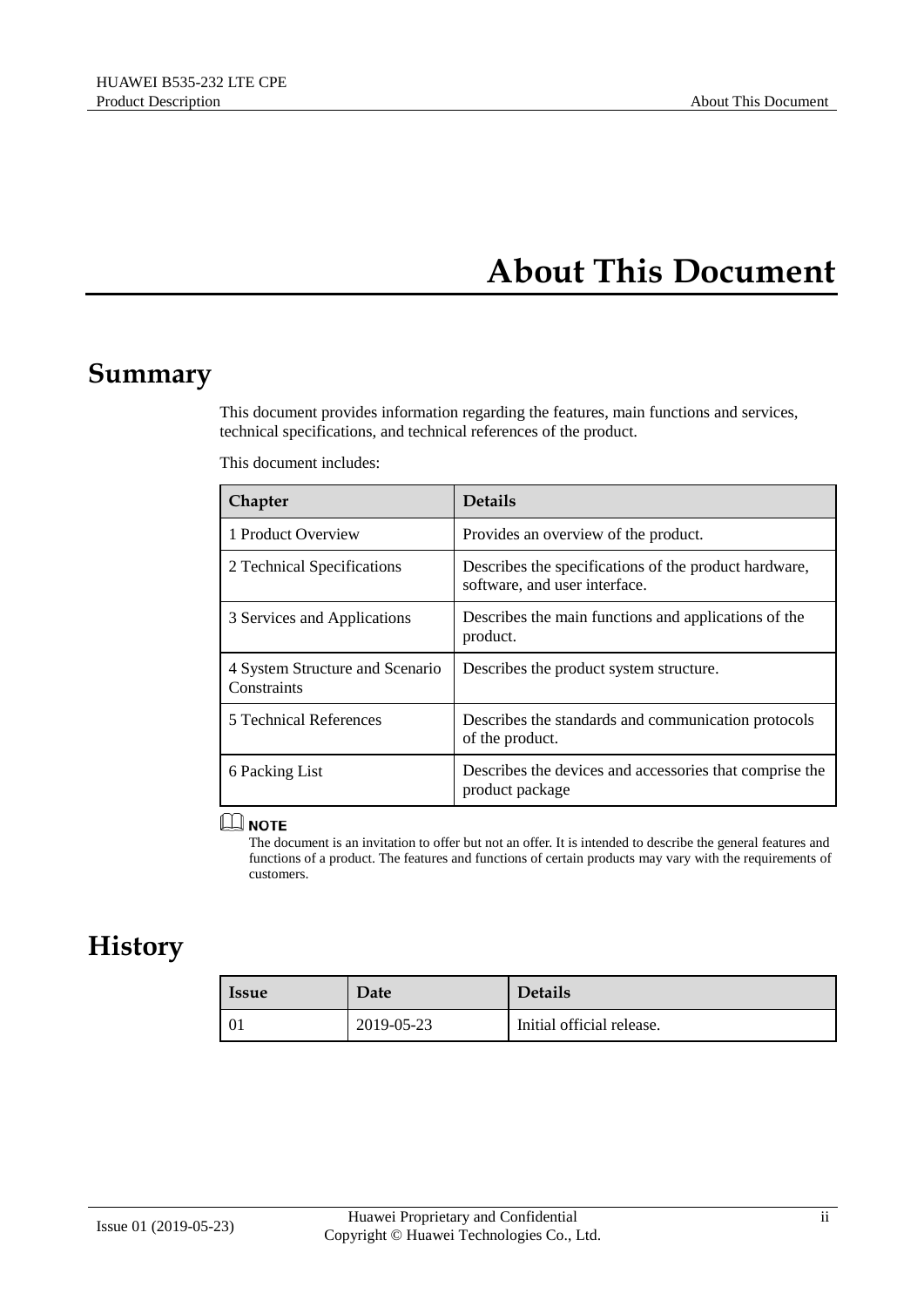#### **Acronyms and Abbreviations**

| <b>Acronym or Abbreviation</b> | <b>Full Spelling</b>                                      |
|--------------------------------|-----------------------------------------------------------|
| 3GPP                           | 3rd Generation Partnership Project                        |
| <b>ACS</b>                     | <b>Auto Configuration Server</b>                          |
| <b>AES</b>                     | <b>Advanced Encryption Standard</b>                       |
| <b>ALG</b>                     | <b>Application Layer Gateway</b>                          |
| <b>AMR-NB</b>                  | Adaptive Multi-Rate compression - Narrowband              |
| AMR-WB                         | Adaptive Multi-Rate compression - Wideband                |
| AP                             | <b>Access Point</b>                                       |
| <b>APN</b>                     | <b>Access Point Name</b>                                  |
| <b>ARP</b>                     | <b>Address Resolution Protocol</b>                        |
| <b>CLAT</b>                    | <b>Customer-side Translator</b>                           |
| <b>CPE</b>                     | <b>Customer Premises Equipment</b>                        |
| <b>CS</b>                      | <b>Circuit Switched</b>                                   |
| <b>CSFB</b>                    | <b>Circuit Switched Fallback</b>                          |
| <b>DBDC</b>                    | <b>Dual Band Dual Concurrent</b>                          |
| DC-HSPA+                       | Dual-Carrier - High Speed Packet Access Evolution         |
| <b>DHCP</b>                    | <b>Dynamic Host Configuration Protocol</b>                |
| DL                             | Downlink                                                  |
| <b>DMZ</b>                     | Demilitarized Zone                                        |
| <b>DNS</b>                     | Domain Name Server                                        |
| <b>DTMF</b>                    | Dual-Tone Multi-Frequency                                 |
| <b>EDGE</b>                    | Enhanced Data rates for Global Evolution                  |
| <b>E-UTRA</b>                  | <b>Evolved Universal Terrestrial Radio Access Network</b> |
| <b>FDD</b>                     | <b>Frequency Division Duplex</b>                          |
| <b>HOTA</b>                    | Huawei Firmware Over the Air                              |
| <b>HSPA</b>                    | <b>High Speed Packet Access</b>                           |
| HSPA+                          | High Speed Packet Access Evolution                        |
| <b>GPRS</b>                    | General Packet Radio Service                              |
| <b>IEEE</b>                    | Institute of Electrical and Electronics Engineers         |
| IP                             | <b>Internet Protocol</b>                                  |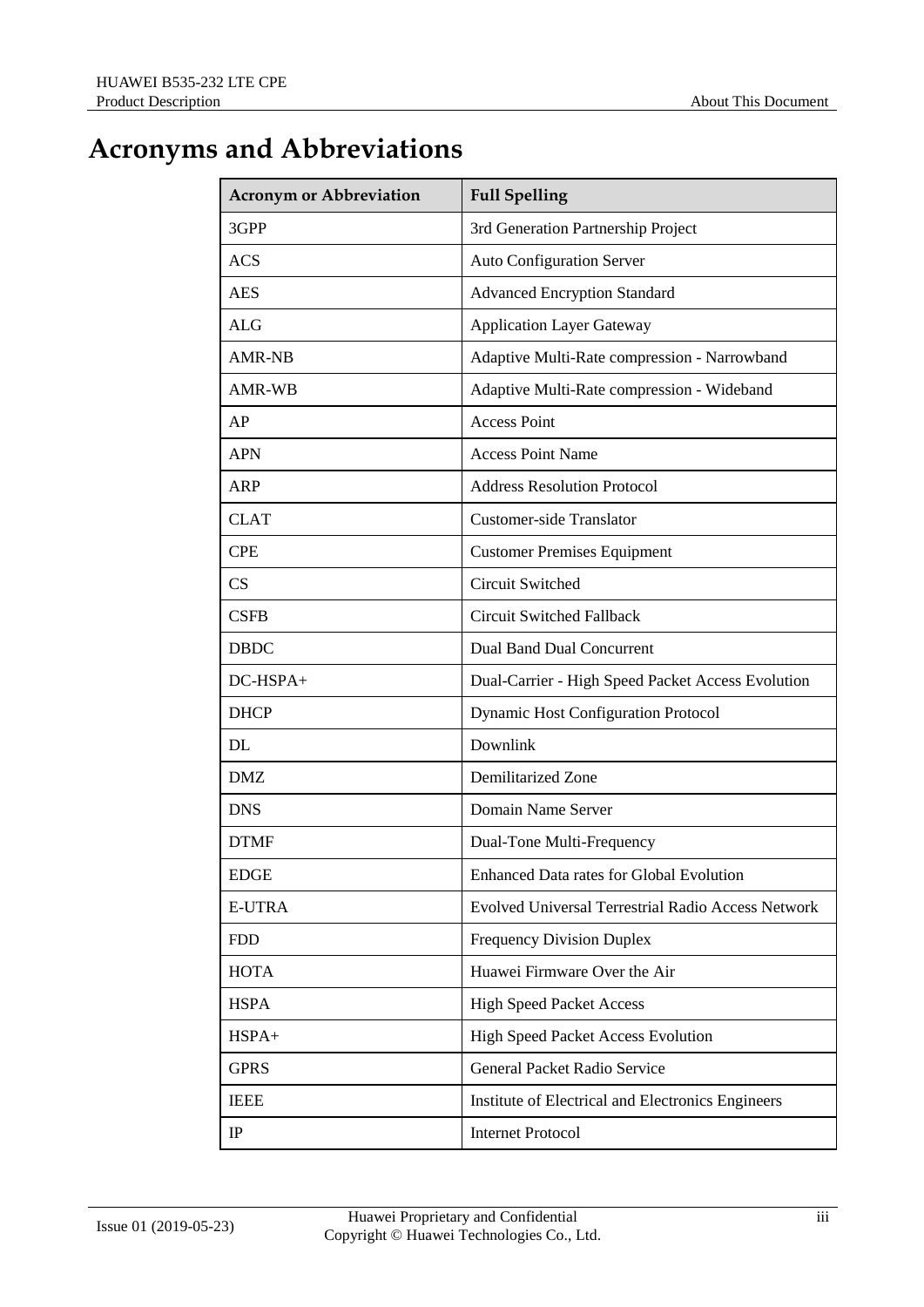| <b>Acronym or Abbreviation</b> | <b>Full Spelling</b>                              |
|--------------------------------|---------------------------------------------------|
| <b>IPSec</b>                   | <b>Internet Protocol Security</b>                 |
| IPv4                           | Internet Protocol version 4                       |
| IPv6                           | Internet Protocol version 6                       |
| <b>ICMP</b>                    | <b>Internet Control Message Protocol</b>          |
| L2TP                           | Layer Two Tunneling Protocol                      |
| <b>LAN</b>                     | <b>Local Area Network</b>                         |
| <b>LED</b>                     | <b>Light Emitting Diode</b>                       |
| <b>LTE</b>                     | Long Term Evolution                               |
| <b>MAC</b>                     | Media Access Control                              |
| <b>MDI</b>                     | Medium Dependent Interface                        |
| <b>MDIX</b>                    | Medium Dependent Interface Crossover              |
| <b>MIMO</b>                    | Multi-input Multi-output                          |
| <b>MME</b>                     | <b>Mobility Management Entity</b>                 |
| <b>NAT</b>                     | <b>Network Address Translation</b>                |
| <b>NAPT</b>                    | <b>Network Address and Port Translation</b>       |
| PC                             | Personal Computer                                 |
| <b>PCC</b>                     | Primary Component Carrier                         |
| <b>PGW</b>                     | <b>PDN</b> Gateway                                |
| <b>PIN</b>                     | <b>Personal Identification Number</b>             |
| <b>PLAT</b>                    | Provider-side Translator                          |
| <b>PPTP</b>                    | Point-to-Point Tunneling Protocol                 |
| QAM                            | Quadrature Amplitude Modulation                   |
| QR                             | Quick Response                                    |
| <b>RFC</b>                     | <b>Request For Comments</b>                       |
| <b>RTCP</b>                    | Real-time Transport Control Protocol              |
| <b>RTP</b>                     | Real-time Transport Protocol                      |
| <b>SAMBA</b>                   | System for Advanced Mobile Broadband Applications |
| <b>SCC</b>                     | <b>Secondary Component Carrier</b>                |
| <b>SCP</b>                     | Service Control Point                             |
| <b>SDRAM</b>                   | Synchronous Dynamic Random Access Memory          |
| <b>SDP</b>                     | <b>Session Description Protocol</b>               |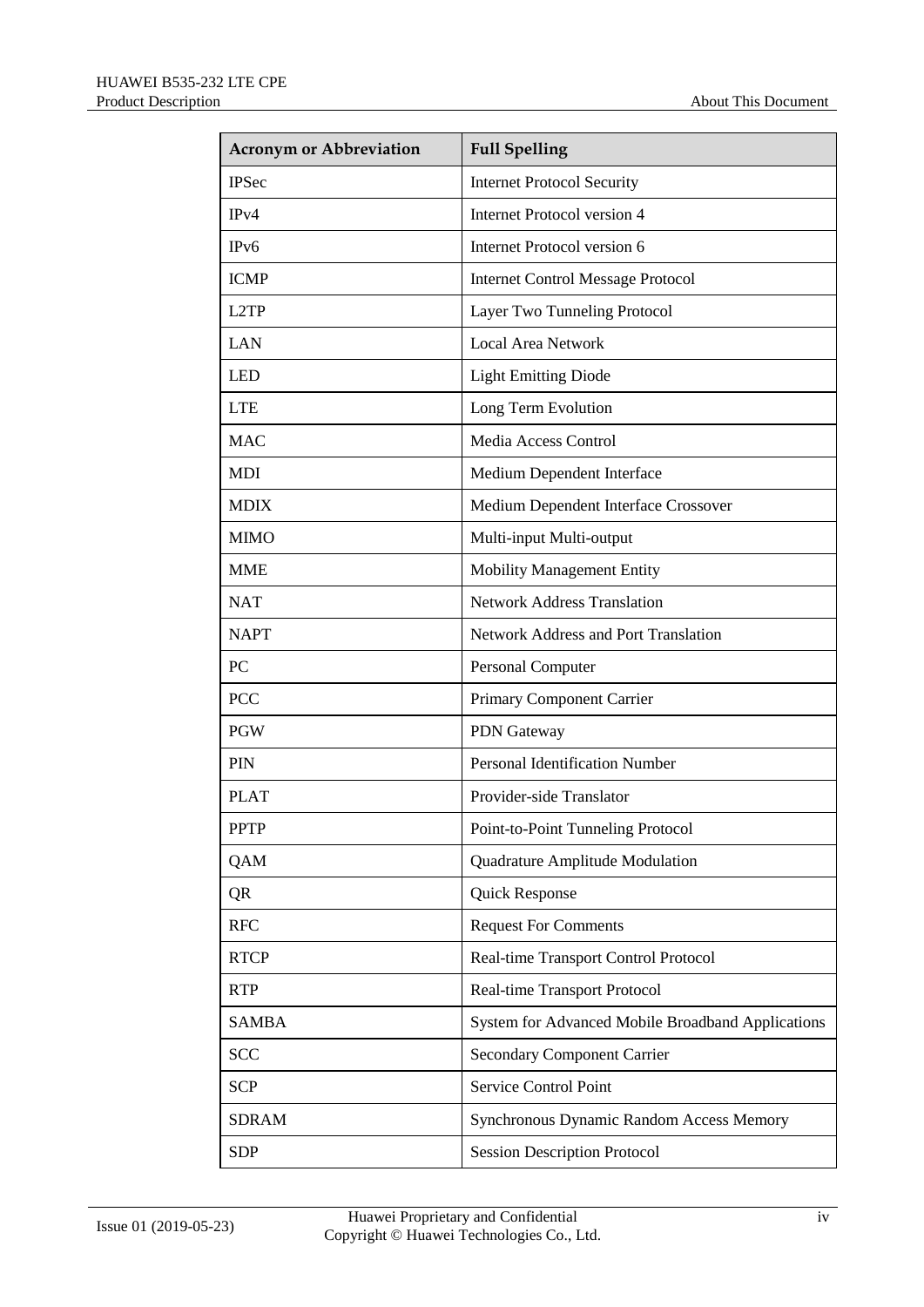| <b>Acronym or Abbreviation</b> | <b>Full Spelling</b>                                                 |
|--------------------------------|----------------------------------------------------------------------|
| <b>SGW</b>                     | <b>Serving Gateway</b>                                               |
| <b>SIP</b>                     | <b>Session Initiation Protocol</b>                                   |
| <b>SMA</b>                     | SubMiniature version A                                               |
| <b>SMS</b>                     | <b>Short Message</b>                                                 |
| <b>SOHO</b>                    | Small Office Home Office                                             |
| <b>SSID</b>                    | Service Set Identifier                                               |
| <b>TDD</b>                     | <b>Time Division Duplex</b>                                          |
| <b>TD-SCDMA</b>                | Time Division-Synchronous Code Division Multiple<br>Access           |
| <b>TKIP</b>                    | Temporal Key Integrity Protocol                                      |
| <b>UE</b>                      | <b>User Equipment</b>                                                |
| UL                             | Uplink                                                               |
| <b>UMTS</b>                    | Universal Mobile Telecommunications System                           |
| <b>UPnP</b>                    | Universal Plug and Play                                              |
| <b>USB</b>                     | <b>Universal Serial Bus</b>                                          |
| <b>USIM</b>                    | <b>UMTS Subscriber Identity Module</b>                               |
| <b>VPN</b>                     | Virtual Private Network                                              |
| <b>WAN</b>                     | Wide Area Network                                                    |
| <b>WEP</b>                     | <b>Wireless Encryption Protocol</b>                                  |
| Wi-Fi                          | <b>Wireless Fidelity</b>                                             |
| <b>WMM</b>                     | Wi-Fi Multimedia                                                     |
| WPA/WPA2-PSK                   | Wi-Fi Protected Access/Wi-Fi Protected Access II -<br>Pre-Shared Key |
| WPA2-PSK                       | Wi-Fi Protected Access II - Pre-Shared Key                           |
| <b>WPS</b>                     | Wi-Fi Protected Setup                                                |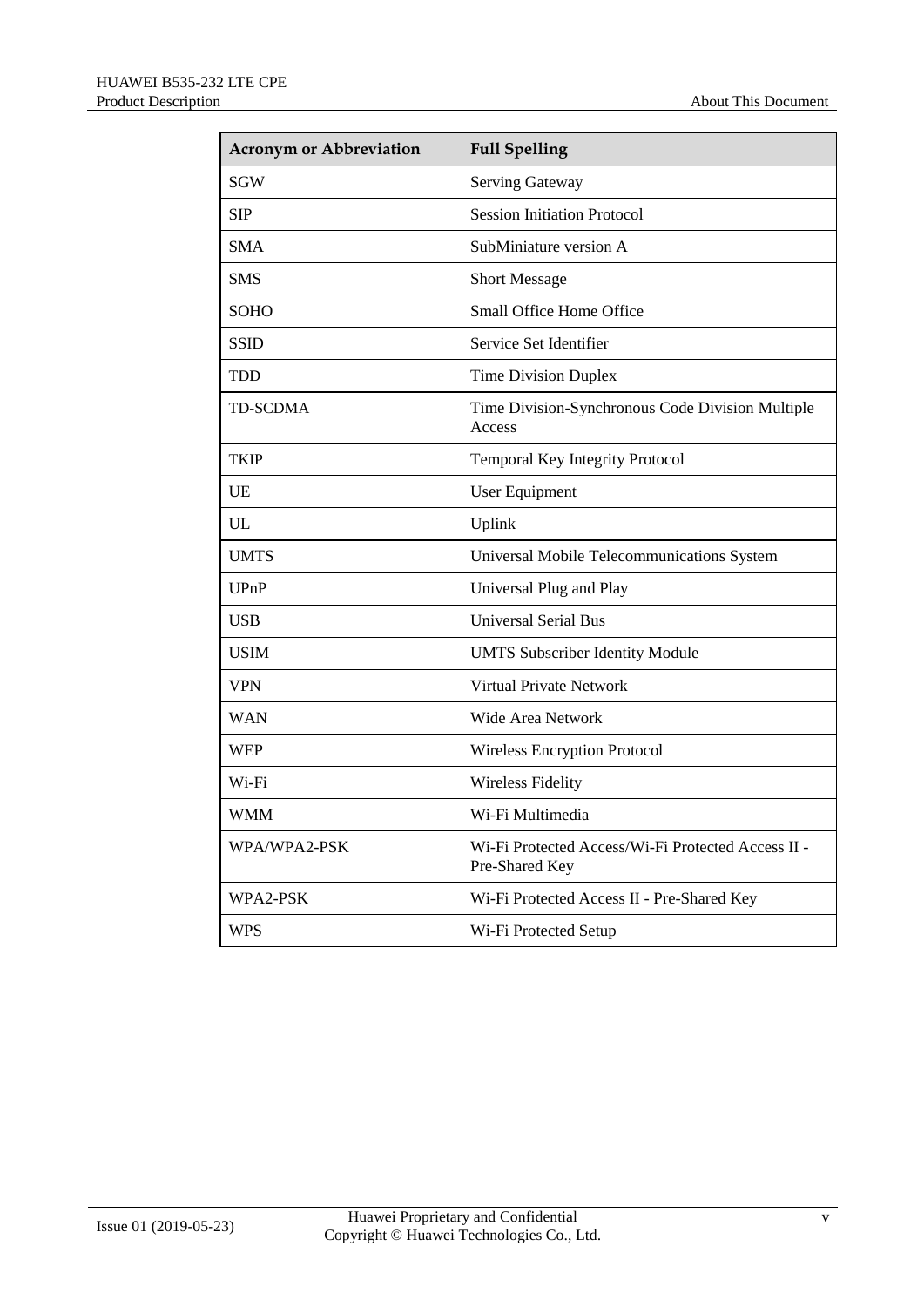#### **Contents**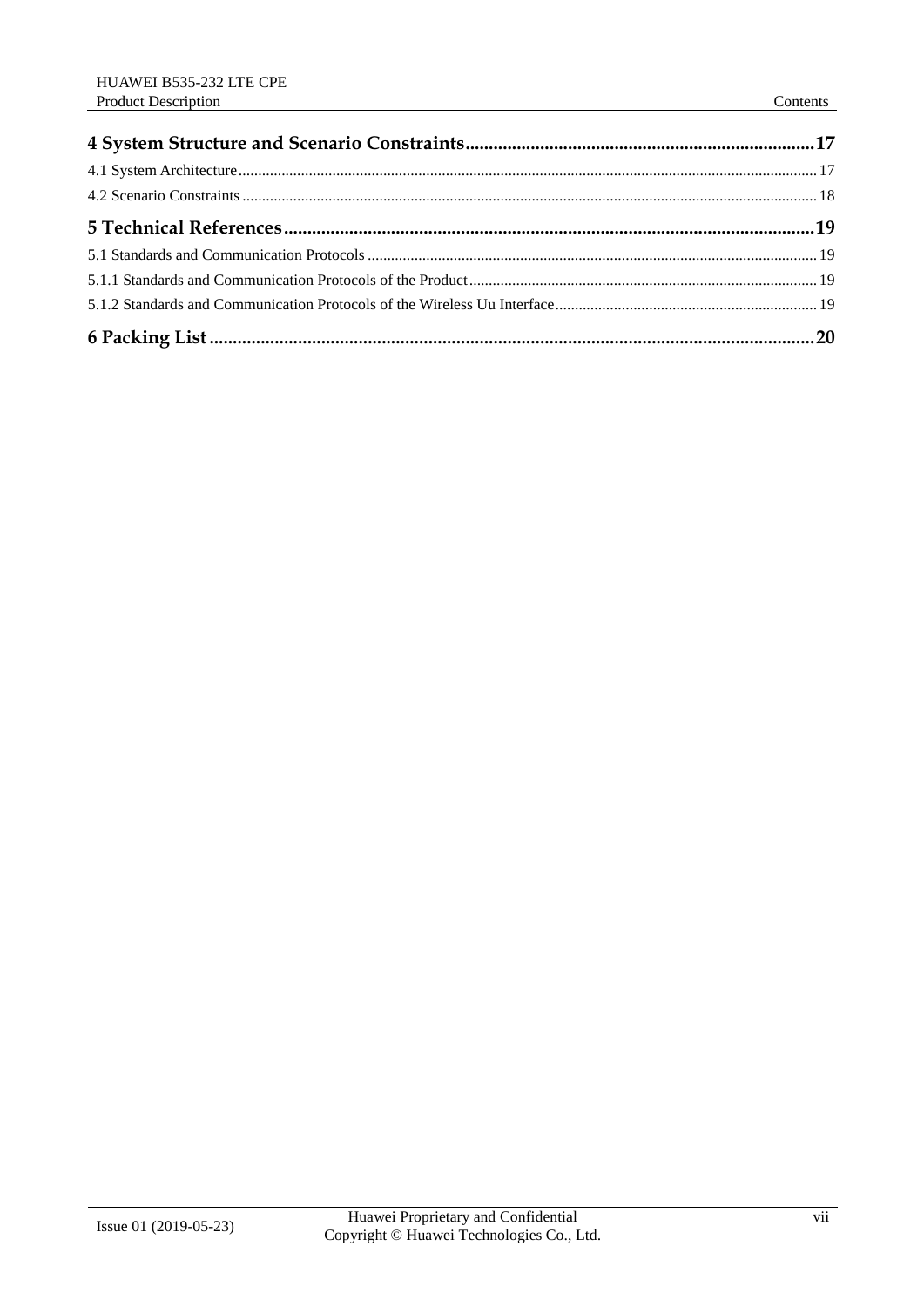## **1 Product Overview**

<span id="page-8-0"></span>The HUAWEI LTE CPE B535-232 is a Long Term Evolution (LTE) wireless gateway for multiple users in household or small office environments. It enables users to access the Internet.

The B535-232 supports 3GPP Release 11 with LTE CAT 7. The supported service functions are as follows:

- Data service up to DL 300 Mbps and UL 100 Mbps
- Working band: LTE: B1/B3/B7/B8/B20/B28/B32/B38, UMTS: B1/B8
- Wi-Fi: 802.11 b/g/n/a/ac. 2.4GHz Wi-Fi 2x2 MIMO up to 300Mbps, 5GHz Wi-Fi 2x2 MIMO up to 867Mbps. Maximum Users: 64
- 1 GE port for LAN/WAN, 3 GE ports for LAN
- $\bullet$  Multi APN function (Optional) for Data, TR-069 services
- Routing mode: NAT enable (Default) / IP pass-through (Optional)
- VPN client service (L2TP, PPTP)
- Customer management via WebUI or HUAWEI SmartHome APP (iOS or Android)
- Operator maintenance via TR-069 (Optional) and TR-143 (Optional)
- Huawei Firmware Over the Air (HOTA)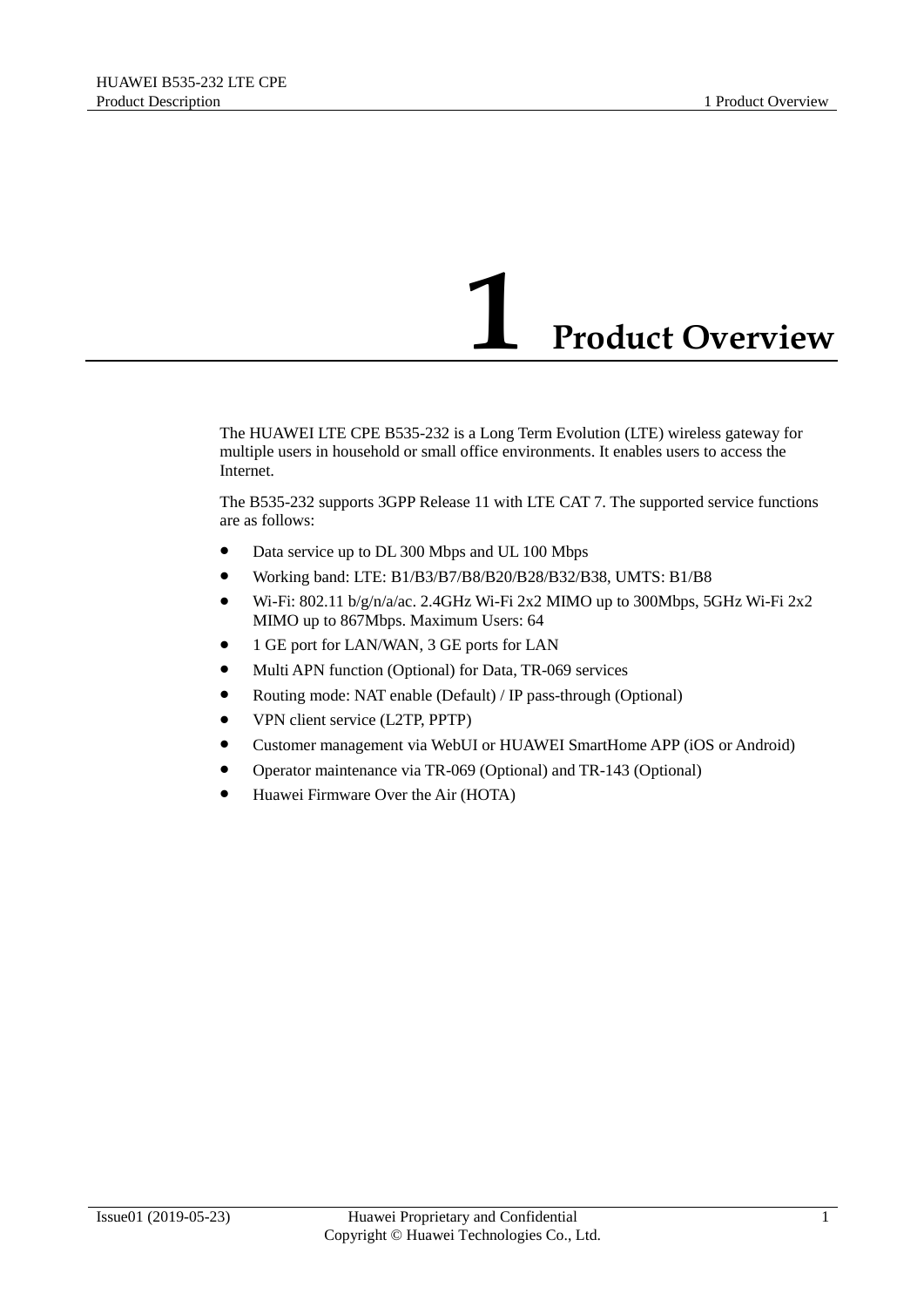#### **Figure 1-1** B535-232 appearance

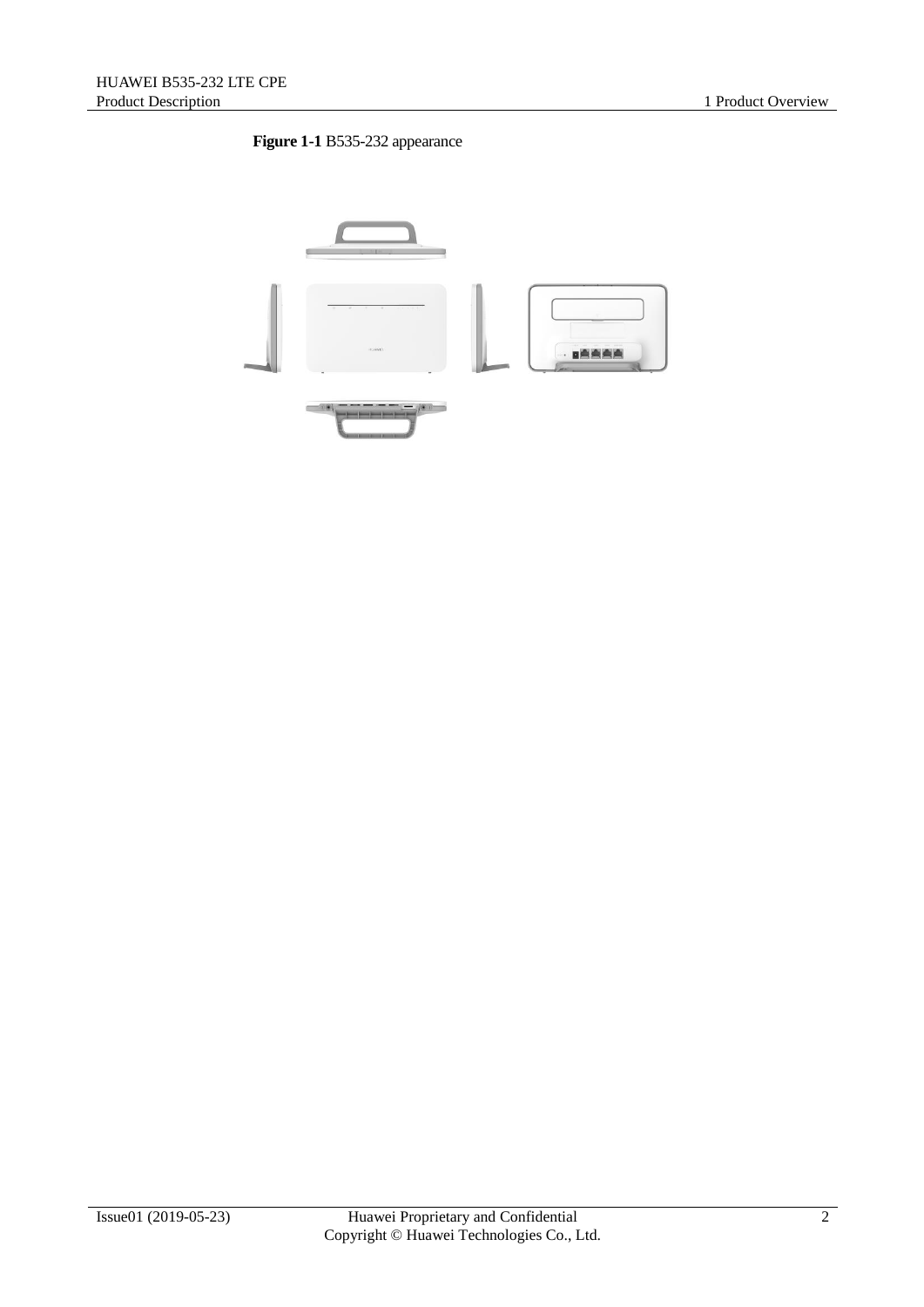

#### <span id="page-10-1"></span><span id="page-10-0"></span>**2.1 Hardware Specifications**

| <b>Item</b>                   | Description                                     |                                              |  |  |  |
|-------------------------------|-------------------------------------------------|----------------------------------------------|--|--|--|
| Technical                     | WAN                                             | 3GPP Release 11                              |  |  |  |
| standard                      | <b>LAN</b>                                      | IEEE 802.3/802.3u                            |  |  |  |
|                               | Wi-Fi                                           | IEEE $802.11a/b/g/n/ac$                      |  |  |  |
| Working                       | <b>LTE</b>                                      | B1/B3/B7/B8/B20/B28/B32/B38                  |  |  |  |
| band/frequency<br><b>UMTS</b> |                                                 | <b>B1/B8</b>                                 |  |  |  |
|                               | Wi-Fi                                           | 2.4 GHz: 2.4 GHz-2.473 GHz,                  |  |  |  |
|                               |                                                 | 5 GHz: 5.15 GHz-5.35 GHz &5.47 GHz-5.725 GHz |  |  |  |
| External port                 | One power adapter port                          |                                              |  |  |  |
|                               | One LAN/WAN port (RJ45), three LAN ports (RJ45) |                                              |  |  |  |
|                               |                                                 | Two external LTE antenna ports (SMA)         |  |  |  |
|                               |                                                 | One SIM card slot (micro-SIM)                |  |  |  |
| Antennas                      | Built-in LTE/UMTS primary antenna               |                                              |  |  |  |
|                               | Built-in LTE/UMTS secondary antenna             |                                              |  |  |  |
|                               |                                                 | Built-in Wi-Fi 2.4 GHz antenna               |  |  |  |
|                               | Built-in Wi-Fi 5.0 GHz antenna                  |                                              |  |  |  |

**Table 2-1** Technical specifications of the B535-232 main unit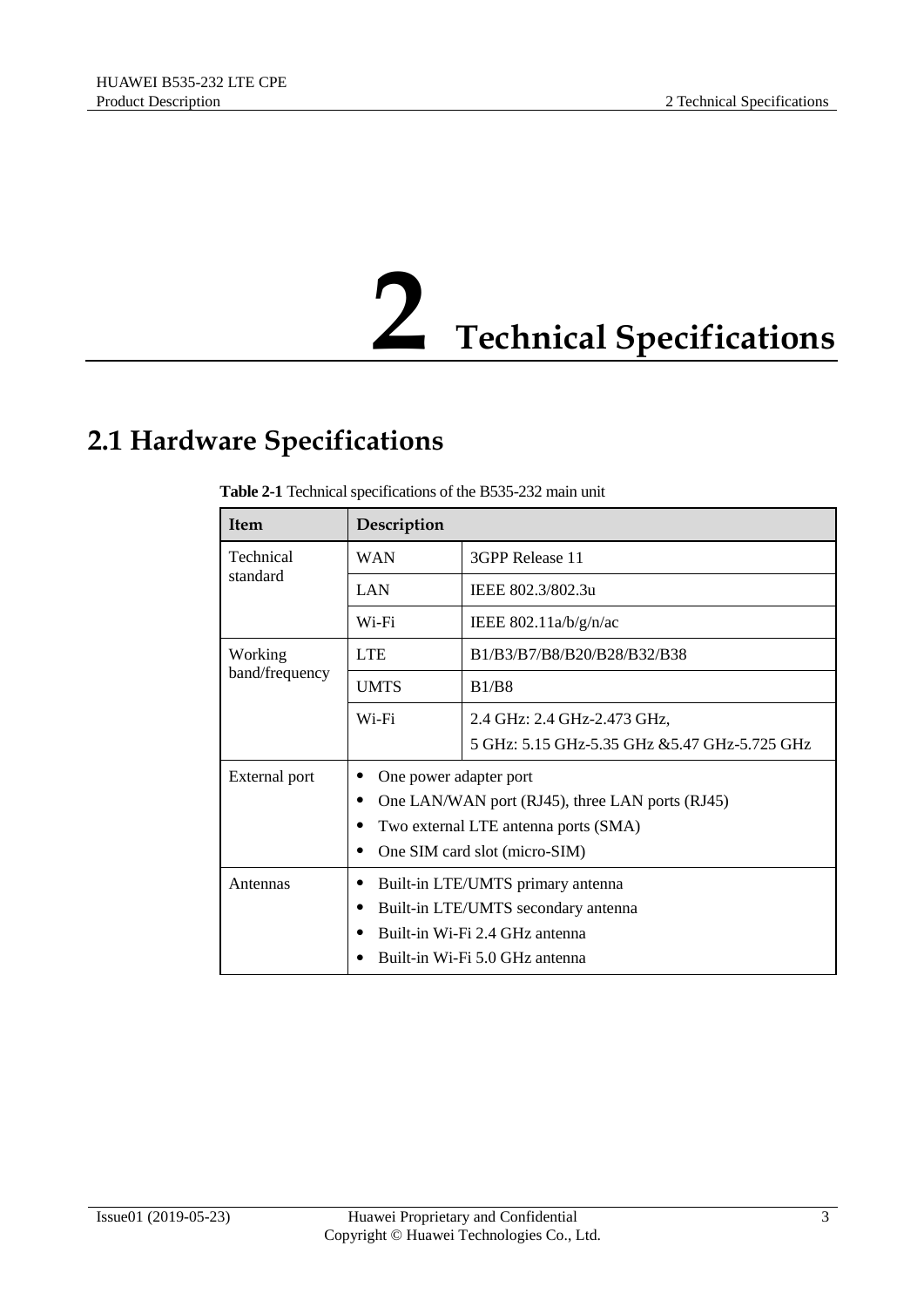| <b>Item</b>           | Description                                                                                                                                                                                                          |                      |                                                                                           |            |          |       |       |       |  |
|-----------------------|----------------------------------------------------------------------------------------------------------------------------------------------------------------------------------------------------------------------|----------------------|-------------------------------------------------------------------------------------------|------------|----------|-------|-------|-------|--|
| <b>LED</b> Indicators | One power indicator<br>٠                                                                                                                                                                                             |                      |                                                                                           |            |          |       |       |       |  |
|                       | One Internet status indicator                                                                                                                                                                                        |                      |                                                                                           |            |          |       |       |       |  |
|                       | Cyan: LTE network accessed                                                                                                                                                                                           |                      |                                                                                           |            |          |       |       |       |  |
|                       | Blue: UMTS network accessed                                                                                                                                                                                          |                      |                                                                                           |            |          |       |       |       |  |
|                       | Green: Ethernet network accessed                                                                                                                                                                                     |                      |                                                                                           |            |          |       |       |       |  |
|                       | White: Dual uplink enabled (Customizable)                                                                                                                                                                            |                      |                                                                                           |            |          |       |       |       |  |
|                       | insufficient balance                                                                                                                                                                                                 |                      | Red: No SIM card is inserted or detected, or the SIM card has                             |            |          |       |       |       |  |
|                       | One Wi-Fi indicator                                                                                                                                                                                                  |                      |                                                                                           |            |          |       |       |       |  |
|                       |                                                                                                                                                                                                                      |                      | Flash slowly: A pairable HiLink device is detected.                                       |            |          |       |       |       |  |
|                       | progress.                                                                                                                                                                                                            |                      | Flash quickly: HiLink pairing is in progress/WPS connection is in                         |            |          |       |       |       |  |
|                       |                                                                                                                                                                                                                      |                      | Off: Wi-Fi is disabled.                                                                   |            |          |       |       |       |  |
|                       | $\square\hspace{-0.1cm}\square$ note                                                                                                                                                                                 |                      |                                                                                           |            |          |       |       |       |  |
|                       |                                                                                                                                                                                                                      |                      | • The indicator starts to flash slowly only when B535-232 detects a<br>new HiLink device. |            |          |       |       |       |  |
|                       | • HiLink devices include Honor routers, Honor set-up boxes,<br>Honor handsets (EMUI 5.0 and later), and more.<br>One LAN indicator<br>One group of signal strength indicators                                        |                      |                                                                                           |            |          |       |       |       |  |
|                       |                                                                                                                                                                                                                      |                      |                                                                                           |            |          |       |       |       |  |
|                       |                                                                                                                                                                                                                      |                      |                                                                                           |            |          |       |       |       |  |
| <b>Buttons</b>        | One Power ON/OFF switch<br>٠<br>One Hi/WPS button<br>• The Wi-Fi indicator flashes slowly when the router detects a<br>HiLink device. Press the Hi/WPS button to connect the HiLink<br>device to the router's Wi-Fi. |                      |                                                                                           |            |          |       |       |       |  |
|                       |                                                                                                                                                                                                                      |                      |                                                                                           |            |          |       |       |       |  |
|                       |                                                                                                                                                                                                                      |                      |                                                                                           |            |          |       |       |       |  |
|                       |                                                                                                                                                                                                                      |                      | • When the Wi-Fi indicator is steady on, press the Hi/WPS button                          |            |          |       |       |       |  |
|                       |                                                                                                                                                                                                                      | to enable WPS.       |                                                                                           |            |          |       |       |       |  |
|                       | One Reset button                                                                                                                                                                                                     |                      |                                                                                           |            |          |       |       |       |  |
| Maximum               | <b>LTE</b>                                                                                                                                                                                                           |                      | B1/B8/B20/B28/B38: 22.5 dBm                                                               |            |          |       |       |       |  |
| transmit power        |                                                                                                                                                                                                                      |                      | B3/B7: 22 dBm                                                                             |            |          |       |       |       |  |
|                       | <b>UMTS</b>                                                                                                                                                                                                          |                      | B1/B8: 22.5 dBm                                                                           |            |          |       |       |       |  |
|                       | Wi-Fi                                                                                                                                                                                                                | $\bullet$            | 802.11b: 14.5 dBm                                                                         |            |          |       |       |       |  |
|                       |                                                                                                                                                                                                                      |                      | 802.11g: 15.5 dBm                                                                         |            |          |       |       |       |  |
|                       | 802.11n: 15.5 dBm<br>٠                                                                                                                                                                                               |                      |                                                                                           |            |          |       |       |       |  |
|                       |                                                                                                                                                                                                                      | 802.11a: 18 dBm<br>٠ |                                                                                           |            |          |       |       |       |  |
|                       |                                                                                                                                                                                                                      |                      | 802.11ac: 18 dBm                                                                          |            |          |       |       |       |  |
| Receiving             | <b>LTE</b>                                                                                                                                                                                                           | Band                 | 1.4MHz                                                                                    | 3MHz       | 5MHz     | 10MHz | 15MHz | 20MHz |  |
| sensitivity           |                                                                                                                                                                                                                      |                      | (dBm)                                                                                     | (dBm)      | (dBm)    | (dBm) | (dBm) | (dBm) |  |
|                       |                                                                                                                                                                                                                      | B1                   | $\sqrt{2}$                                                                                | $\sqrt{2}$ | $-100.5$ | $-98$ | $-96$ | $-95$ |  |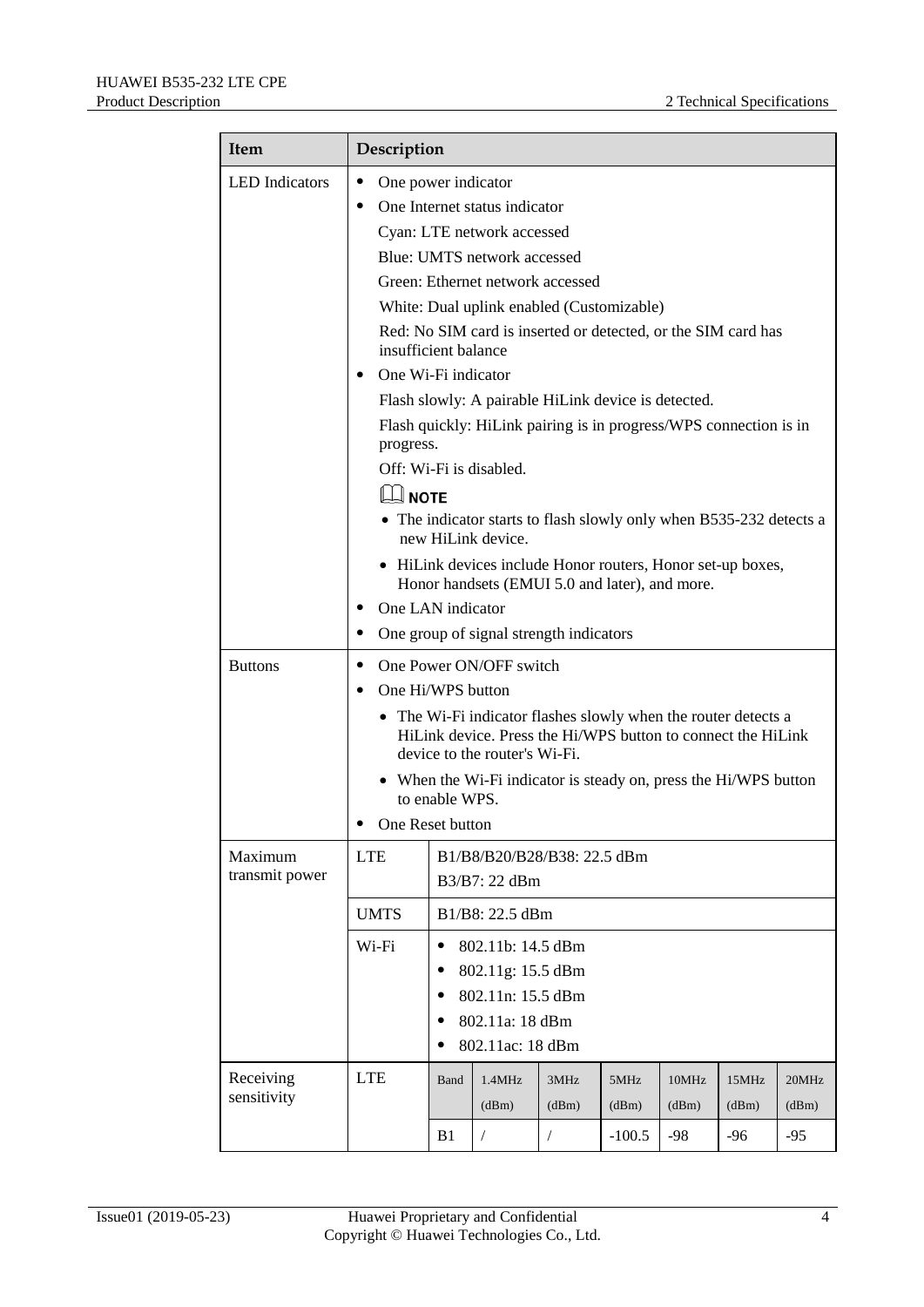| Item                         | Description                                                                                                                                               |                                           |                                                                                                     |            |          |         |            |            |
|------------------------------|-----------------------------------------------------------------------------------------------------------------------------------------------------------|-------------------------------------------|-----------------------------------------------------------------------------------------------------|------------|----------|---------|------------|------------|
|                              |                                                                                                                                                           | B <sub>3</sub>                            | $-107.5$                                                                                            | $-103.5$   | $-101.5$ | $-99.5$ | $-97.5$    | $-96.5$    |
|                              |                                                                                                                                                           | B7                                        | $\sqrt{2}$                                                                                          | $\sqrt{2}$ | $-97$    | $-95.0$ | $-92.5$    | $-91.5$    |
|                              |                                                                                                                                                           | <b>B8</b>                                 | $-106.5$                                                                                            | $-103.5$   | $-101.5$ | $-98.5$ | $\sqrt{2}$ | $\sqrt{2}$ |
|                              |                                                                                                                                                           | <b>B20</b>                                | $\sqrt{2}$                                                                                          | $\sqrt{2}$ | $-101.5$ | $-98.5$ | $-97.5$    | $-95$      |
|                              |                                                                                                                                                           | <b>B28</b>                                | $\sqrt{2}$                                                                                          | $-103.5$   | $-101.5$ | $-99$   | $-97$      | $-95.5$    |
|                              |                                                                                                                                                           | <b>B32</b>                                | $\sqrt{2}$                                                                                          | $\sqrt{2}$ | $-100$   | $-98$   | $-96$      | $-95$      |
|                              |                                                                                                                                                           | <b>B38</b>                                | $\sqrt{2}$                                                                                          | $\sqrt{2}$ | $-100.5$ | $-97$   | $-95.5$    | $-94$      |
|                              | <b>UMTS</b>                                                                                                                                               | $\bullet$                                 | B1: -110 dBm<br>B8: -110 dBm                                                                        |            |          |         |            |            |
|                              | Wi-Fi                                                                                                                                                     | ٠<br>٠                                    | 802.11b: -87 dBm<br>802.11g: -75 dBm<br>802.11n: -73.5 dBm<br>802.11a: -76 dBm<br>802.11ac: -75 dBm |            |          |         |            |            |
| Power<br>consumption         | < 12 W                                                                                                                                                    |                                           |                                                                                                     |            |          |         |            |            |
| AC/DC<br>power supply        | AC (input): 100V-240V 50Hz/60Hz<br>DC (output): $12V/1A$                                                                                                  |                                           |                                                                                                     |            |          |         |            |            |
| Dimensions<br>(Maximum)      | 219 mm (Width) x 138 mm (High) x 25.6 mm (Deep)(not included the<br>socket)<br>219 mm (Width) x 138 mm (High) x $60.66$ mm (Deep)(included the<br>socket) |                                           |                                                                                                     |            |          |         |            |            |
| Weight                       |                                                                                                                                                           | About 325 g (excluding the power adapter) |                                                                                                     |            |          |         |            |            |
| Temperature                  | Working temperature: $0 \, \mathbb{C}$ to $40 \, \mathbb{C}$<br>Storage temperature: -20 $\mathbb C$ to +70 $\mathbb C$                                   |                                           |                                                                                                     |            |          |         |            |            |
| Humidity                     | $5\% - 95\%$ (non-condensing)                                                                                                                             |                                           |                                                                                                     |            |          |         |            |            |
| Certification/Co<br>mpliance | <b>CE</b><br>Wi-Fi<br><b>ERP</b><br><b>ROHS</b><br><b>REACH</b><br><b>GCF</b>                                                                             |                                           |                                                                                                     |            |          |         |            |            |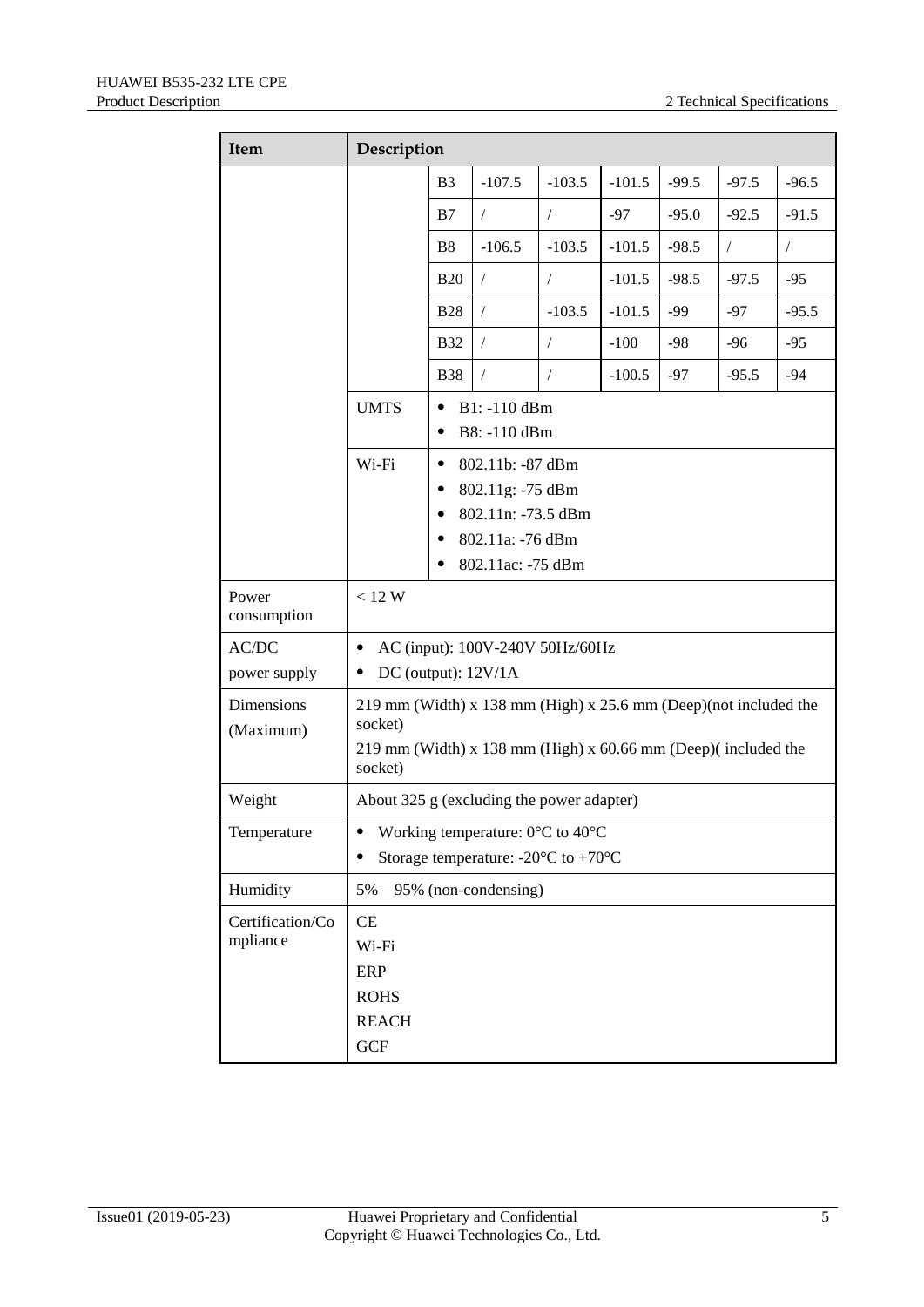#### <span id="page-13-0"></span>**2.2 Antenna Specifications**

#### <span id="page-13-1"></span>**2.2.1 Build-in LTE Antenna**

| Table 2-2 LTE antenna specifications |  |
|--------------------------------------|--|
|--------------------------------------|--|

| Item                            | Description                                                                                                                                                                                                                                                                                                                                                                                                                                                 |
|---------------------------------|-------------------------------------------------------------------------------------------------------------------------------------------------------------------------------------------------------------------------------------------------------------------------------------------------------------------------------------------------------------------------------------------------------------------------------------------------------------|
| Frequency                       | <b>FDD LTE</b><br>B1: 1920-1980 MHz 2110-2170 MHz<br>٠<br>B3: 1710-1785 MHz 1805-1880 MHz<br>$\bullet$<br>• B7: 2500-2570 MHz 2620-2690 MHz<br>B8: 880-915 MHz 925-960 MHz<br>٠<br>• B20: 832-862 MHz 791-821 MHz<br>• B28: 703-748 MHz 758-803 MHz<br><b>B32: NA</b><br>1452-1496 MHz<br>$\bullet$<br><b>TDD LTE</b><br>• B38: 2570-2620 MHz 2570-2620 MHz<br><b>UMTS</b><br>• B1: 1920-1980 MHz 2110-2170 MHz<br>B8: 880-915 MHz 925-960 MHz<br>$\bullet$ |
| Input impedance                 | $50 \Omega$                                                                                                                                                                                                                                                                                                                                                                                                                                                 |
| Standing wave ratio             | $<$ 3                                                                                                                                                                                                                                                                                                                                                                                                                                                       |
| Main antenna<br>efficiency      | <b>LTE</b><br>$B1: -1.5 dB$<br>$\bullet$<br>$B3: -1.4 dB$<br>٠<br>$B7: -1.7$ dB<br>٠<br>B8: -2.6 dB<br>$\bullet$<br>• B20: -2.1 dB<br>B28: -2.5 dB<br>٠<br>• B32: -2.6 dB<br>B38: -1.8 dB<br><b>UMTS</b><br>$B1: -1.5 dB$<br>B8: -2.6 dB                                                                                                                                                                                                                    |
| Diversity antenna<br>efficiency | <b>LTE</b><br>$B1: -2.3 dB$<br>$\bullet$<br>B3: -2.2 dB<br>$B7: -2.5 dB$<br>B8: -3.1 dB<br>B20: -2.7 dB                                                                                                                                                                                                                                                                                                                                                     |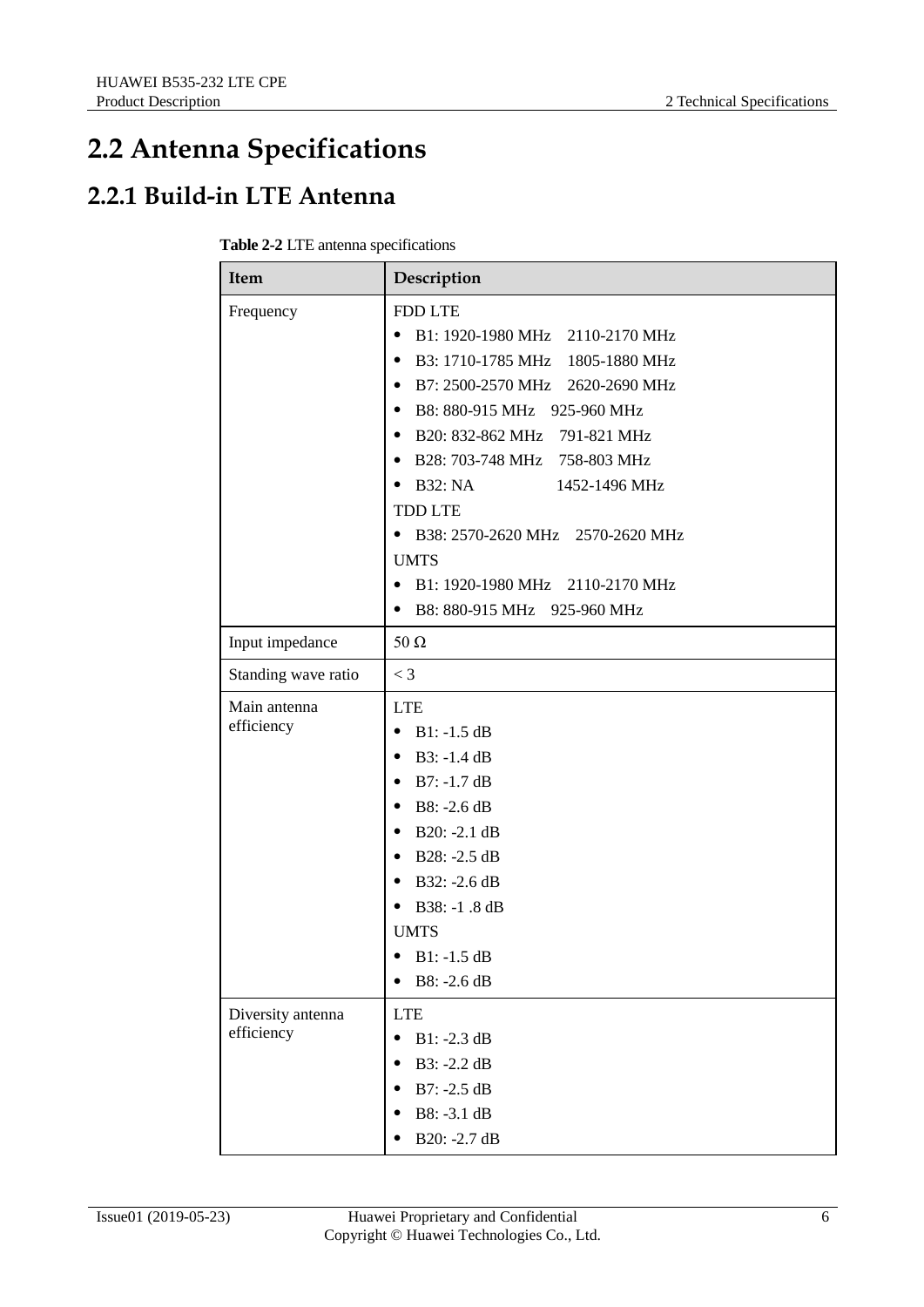| Item                   | Description                               |  |  |
|------------------------|-------------------------------------------|--|--|
|                        | $B28: -3.2 dB$<br>$\bullet$               |  |  |
|                        | $B32: -3.3 dB$<br>$\bullet$               |  |  |
|                        | $B38: -2.3 dB$<br>٠                       |  |  |
|                        | <b>UMTS</b>                               |  |  |
|                        | • $B1: -2.3 dB$                           |  |  |
|                        | $B8: -3.1 dB$<br>٠                        |  |  |
| Main antenna gain      | <b>LTE</b>                                |  |  |
|                        | B1/B3/B7/B8/B20/B28/B32/B38: 1~2 dBi<br>٠ |  |  |
|                        | <b>UMTS</b>                               |  |  |
|                        | B1:2 dBi                                  |  |  |
|                        | B8: 0.8 dBi                               |  |  |
| Diversity antenna gain | <b>LTE</b>                                |  |  |
|                        | B1/B3/B7/B8/B20/B28/B32/B38: 1~2 dBi      |  |  |
| TX/RX                  | 1T <sub>2</sub> R                         |  |  |
| Polarization           | Linear polarization                       |  |  |

#### <span id="page-14-0"></span>**2.2.2 Build-in Wi-Fi Antenna**

| <b>Table 2-3</b> Wi-Fi 2.4 GHz antenna specifications |  |
|-------------------------------------------------------|--|
|-------------------------------------------------------|--|

| <b>Item</b>         | Description         |
|---------------------|---------------------|
| Frequency           | 2.4 GHz-2.473 GHz   |
| Input impedance     | 50 $\Omega$         |
| Standing wave ratio | < 2                 |
| Efficiency          | $-3$ dB             |
| Gain                | $3.5$ dBi           |
| Polarization        | Linear polarization |

**Table 2-4** Wi-Fi 5.0 GHz antenna specifications

| Item                | Description                           |
|---------------------|---------------------------------------|
| Frequency           | 5.15 GHz-5.35 GHz &5.47 GHz-5.725 GHz |
| Input impedance     | 50 $\Omega$                           |
| Standing wave ratio | $\lt 2$                               |
| Efficiency          | $-3$ dB                               |
| Gain                | $3.5$ dBi                             |
| Polarization        | Linear polarization                   |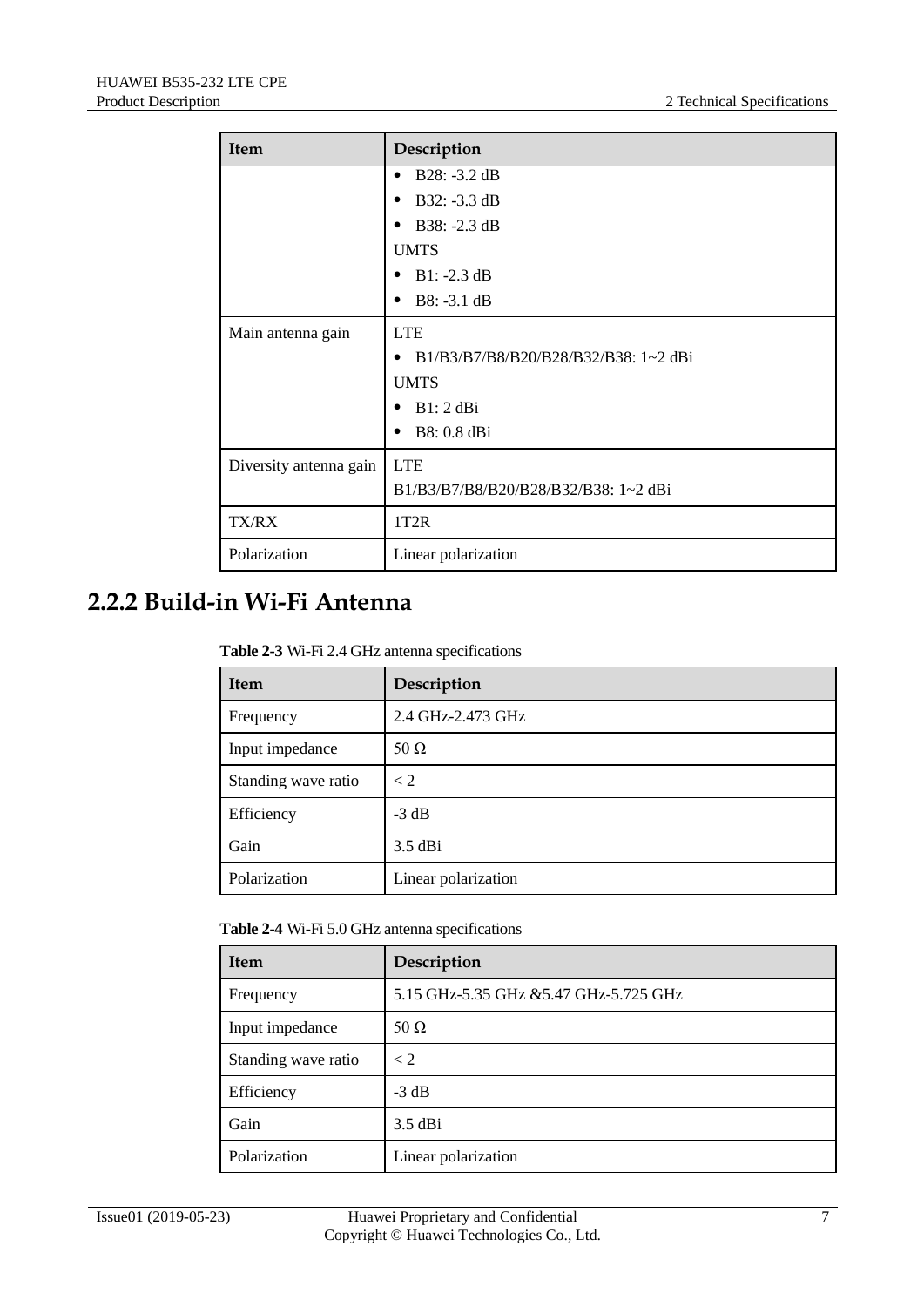#### <span id="page-15-0"></span>**2.3 Software Specifications**

| Item              | Description                                                                                                                                                                                                                                                                                 |                                                                                                                                                                                                                        |  |
|-------------------|---------------------------------------------------------------------------------------------------------------------------------------------------------------------------------------------------------------------------------------------------------------------------------------------|------------------------------------------------------------------------------------------------------------------------------------------------------------------------------------------------------------------------|--|
| LTE features      | DL 2x2 MIMO                                                                                                                                                                                                                                                                                 |                                                                                                                                                                                                                        |  |
|                   | DL 64QAM, UL 16QAM                                                                                                                                                                                                                                                                          |                                                                                                                                                                                                                        |  |
| Mobile<br>network | APN management<br>APN auto adapter                                                                                                                                                                                                                                                          |                                                                                                                                                                                                                        |  |
| Gateway           | Router                                                                                                                                                                                                                                                                                      | Supports the default route: 0.0.0.0.<br>٠<br>Supports manual configuration of LAN IP addresses.<br>Supports Address Resolution Protocol (ARP).                                                                         |  |
|                   | <b>DHCP</b> server                                                                                                                                                                                                                                                                          | The DHCP server can be enabled or disabled.<br>٠<br>The address pool of the DHCP server can be<br>٠<br>configured.<br>The lease can be configured.<br>٠<br>The DNS relay under the DHCP server can be<br>٠<br>enabled. |  |
|                   | <b>NAT</b>                                                                                                                                                                                                                                                                                  | Supports NAT and NAPT (compliant with<br>٠<br>RFC2663, RFC3022, and RFC3027).<br>Supports cone NAT.<br>Supports Symmetric NAT.                                                                                         |  |
|                   | ARP                                                                                                                                                                                                                                                                                         |                                                                                                                                                                                                                        |  |
|                   | <b>ICMP</b>                                                                                                                                                                                                                                                                                 |                                                                                                                                                                                                                        |  |
|                   | IPv4v6 dual stack<br>IPv6 only (Optional, CLAT for LAN side IPv4 device access Internet)<br>IPv4 only (Optional)<br>$\exists$ <code>NOTE</code><br>Ш<br>When the CLAT function is enabled, the IPv4 device Internet access<br>service cannot reach the maximum throughput. Under IPv6 only, |                                                                                                                                                                                                                        |  |
|                   | NAT-base service (such as port forwarding and port triggering) is not<br>available.                                                                                                                                                                                                         |                                                                                                                                                                                                                        |  |
|                   | VPN pass-through                                                                                                                                                                                                                                                                            |                                                                                                                                                                                                                        |  |
| VPN client        | Support L2TP VPN client<br>Support PPTP VPN client                                                                                                                                                                                                                                          |                                                                                                                                                                                                                        |  |
| <b>SMS</b>        | Writing/sending/receiving<br>Writing/sending/receiving extra-long messages                                                                                                                                                                                                                  |                                                                                                                                                                                                                        |  |

#### **Table 2-5** Software specifications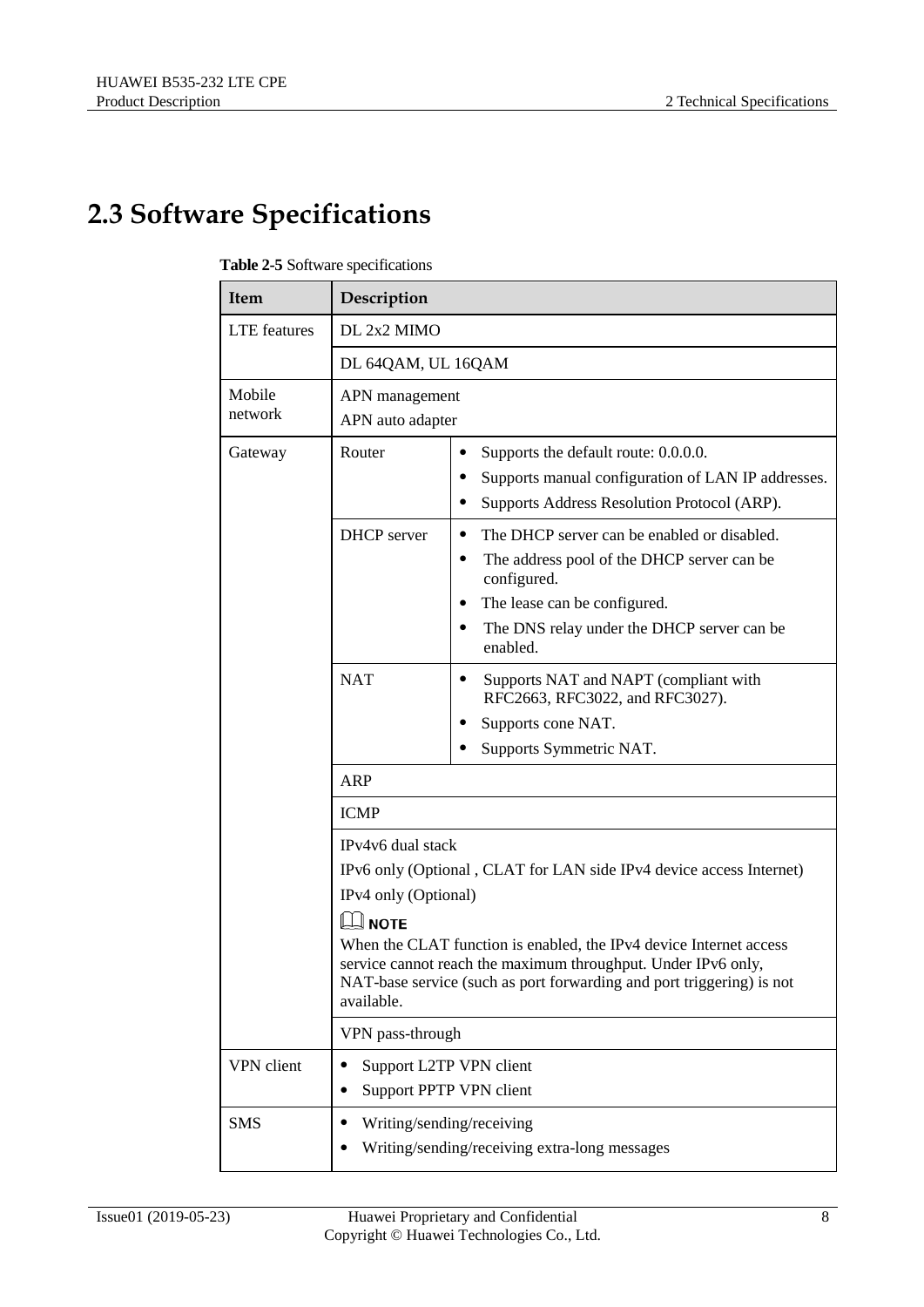| <b>Item</b>                           | Description                                                                                                                                                                                                                                                                            |                                                                                                                                                                        |  |
|---------------------------------------|----------------------------------------------------------------------------------------------------------------------------------------------------------------------------------------------------------------------------------------------------------------------------------------|------------------------------------------------------------------------------------------------------------------------------------------------------------------------|--|
| Data service                          | LTE: DL 300 Mbps, UL 100 Mbps<br>DC-HSPA+: DL 42 Mbps, UL 5.76 Mbps<br>HSPA+: DL 21 Mbps (64QAM), UL 5.76 Mbps<br>HSPA: DL 14.4 Mbps, UL 5.76 Mbps<br>WCDMA PS: DL 384 Kbps, UL 384 Kbps<br>Wi-Fi 802.11b/g/n/a/ac<br>Supports multi APNs (Optional, one for data and one for TR-069). |                                                                                                                                                                        |  |
|                                       |                                                                                                                                                                                                                                                                                        |                                                                                                                                                                        |  |
| Firewall setup                        | Firewall enable/disable<br><b>URL</b> filtering<br>LAN IP filtering<br>Port forwarding (Virtual server)<br>٠<br>Port triggering (Special Application)<br><b>DMZ</b> service<br>UPnP service<br>٠<br>ALG settings<br>٠                                                                  |                                                                                                                                                                        |  |
| LAN                                   | 10/100/1000 Mbps auto-negotiation<br>٠<br>MDI/MDIX auto-sensing<br>٠<br>IEEE 802.3/802.3u-compatible                                                                                                                                                                                   |                                                                                                                                                                        |  |
| Wi-Fi                                 | Broadcasts and hides service set identifiers (SSIDs)<br>Complies with IEEE 802.11b/g/n/a/ac<br><b>WPS</b><br><b>WMM</b>                                                                                                                                                                |                                                                                                                                                                        |  |
|                                       |                                                                                                                                                                                                                                                                                        |                                                                                                                                                                        |  |
|                                       |                                                                                                                                                                                                                                                                                        |                                                                                                                                                                        |  |
|                                       |                                                                                                                                                                                                                                                                                        |                                                                                                                                                                        |  |
|                                       | Encryption                                                                                                                                                                                                                                                                             | WEP, AES, and TKIP + AES                                                                                                                                               |  |
|                                       | Security mode                                                                                                                                                                                                                                                                          | Open<br>WPA2-PSK<br>WPA/WPA2-PSK<br><b>WEP</b>                                                                                                                         |  |
|                                       | <b>MAC</b> address<br>authentication                                                                                                                                                                                                                                                   | Supports the MAC address authentication whitelist.<br>Supports the MAC address authentication blacklist.<br>Supports a maximum of 10 MAC address entries.<br>$\bullet$ |  |
|                                       | <b>STA</b>                                                                                                                                                                                                                                                                             | Supports inquiry of STA status.<br>Supports a maximum of 64 connected stations.                                                                                        |  |
| Operator<br>maintenance<br>(Optional) | Supports TR-069 Amendment III<br>٠<br>Supports TR-143 Amendment I                                                                                                                                                                                                                      |                                                                                                                                                                        |  |
| <b>USIM</b>                           | PIN management and USIM card authentication                                                                                                                                                                                                                                            |                                                                                                                                                                        |  |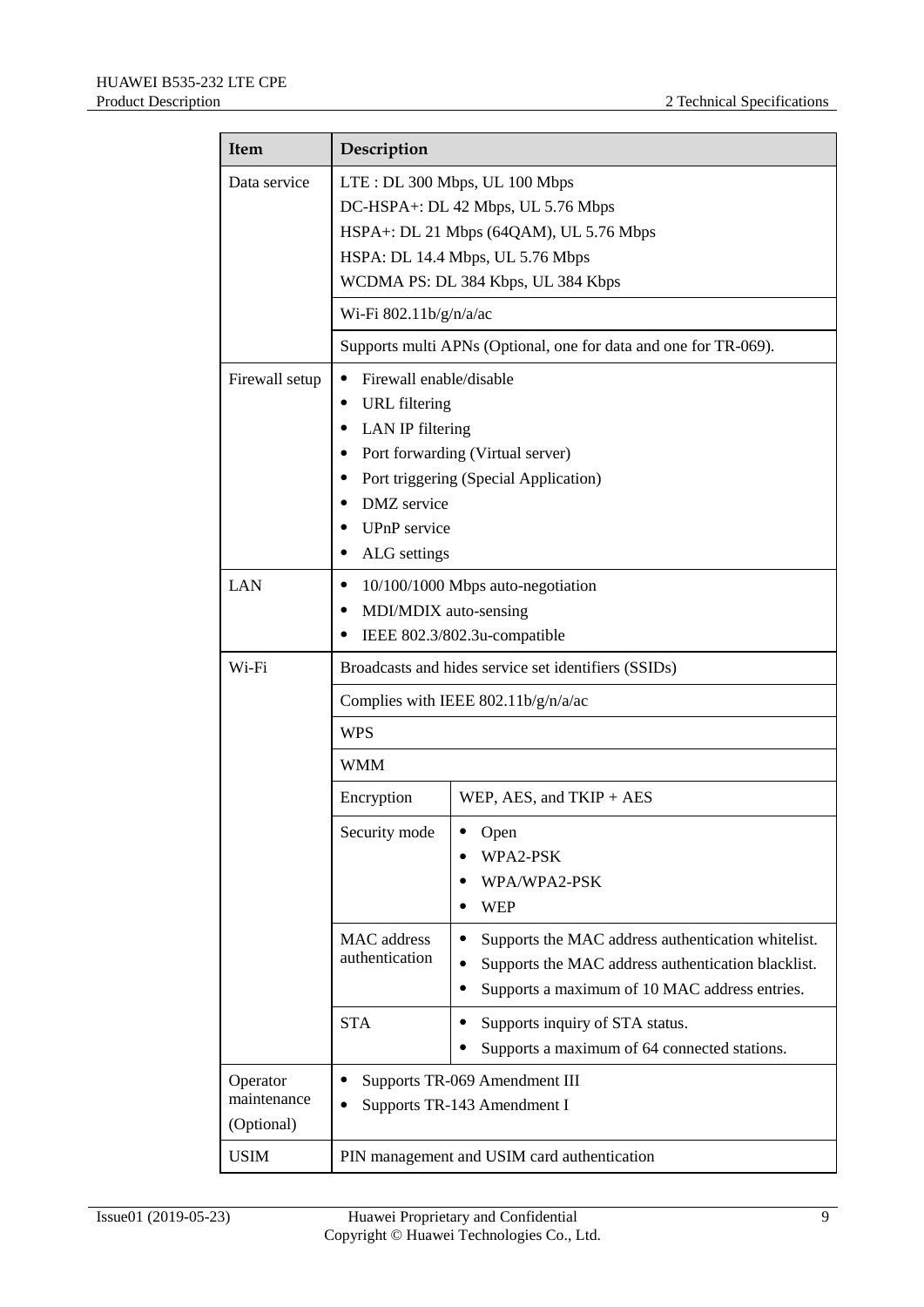| <b>Item</b>                                    | Description                                                                                      |                                                                                                                                                                                                                             |  |
|------------------------------------------------|--------------------------------------------------------------------------------------------------|-----------------------------------------------------------------------------------------------------------------------------------------------------------------------------------------------------------------------------|--|
| <b>NTP</b>                                     | Supports daylight saving time (DST) (Optional).                                                  |                                                                                                                                                                                                                             |  |
| Maintenance                                    | Supports export of current diagnosis results and operation logs.                                 |                                                                                                                                                                                                                             |  |
| <b>HUAWEI</b><br><b>SmarHome</b><br><b>APP</b> | View data traffic usage and SMS.<br>Manage connected devices.<br>Change CPE's SSID and password. |                                                                                                                                                                                                                             |  |
| System<br>requirements                         | Operating<br>system                                                                              | Windows 7, Windows 8, Windows 8.1, Windows 10<br>(Not support Windows RT), MAC OS X 10.9, 10.10,<br>10.11 and 10.12 with latest updates.                                                                                    |  |
|                                                | Web browser                                                                                      | Microsoft Internet Explorer 8.0 with latest updates.<br>FireFox 49.0 with latest updates.<br>٠<br>All major versions of Chrome in the last year (53.0)<br>with latest updates).<br>Safari 10.0 with latest updates (MACOS). |  |
|                                                |                                                                                                  | Your computer's hardware system should meet or exceed the<br>recommended system requirements for the installed OS version.                                                                                                  |  |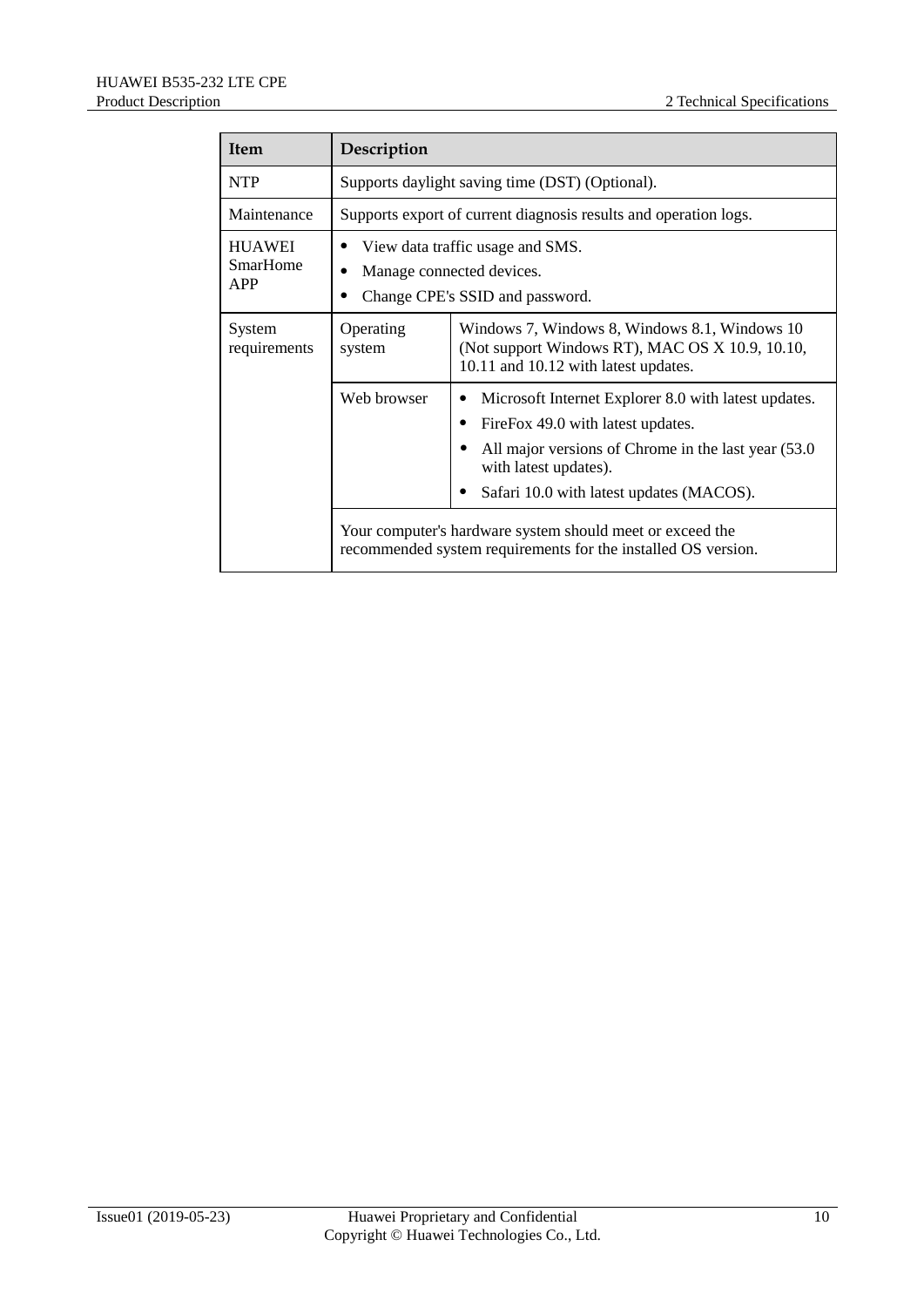## **3 Services and Applications**

#### <span id="page-18-1"></span><span id="page-18-0"></span>**3.1 Data Services**

The B535-232 can access the Internet through mobile networks and Ethernet networks. By connecting to the B535-232 using Wi-Fi or a network cable, users can obtain access to high-speed Internet services and establish a local area network (LAN).

#### <span id="page-18-2"></span>**3.1.1 Accessing the Internet through a Mobile Network**

The B535-232 can access the Internet through mobile networks.

**Figure 3-1** Accessing the Internet through a mobile network

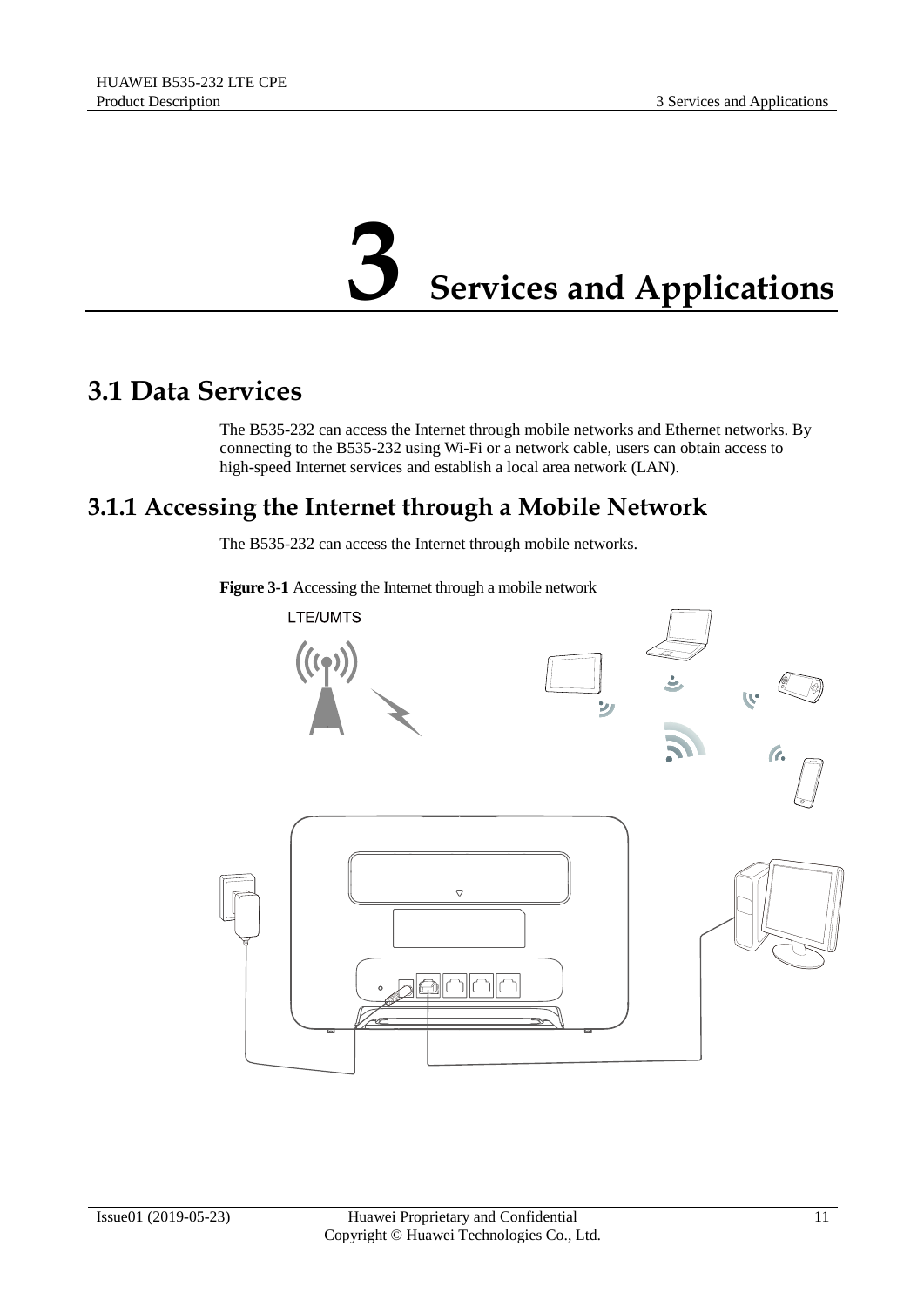#### <span id="page-19-0"></span>**3.1.2 Accessing the Internet through an Ethernet Network**

The B535-232's LAN/WAN port can be connected to a wall-mounted Ethernet port using a network cable.





#### <span id="page-19-1"></span>**3.2 SMS**

The B535-232 supports message writing/sending/receiving and group sending (up to 50 -contacts at a time).

#### <span id="page-19-2"></span>**3.3 Security Service**

The B535-232 supports comprehensive and robust security services. It provides a firewall function and PIN protection mechanisms. These features allow users to connect their computers to the Internet and simultaneously protect their computers against security threats from the Internet.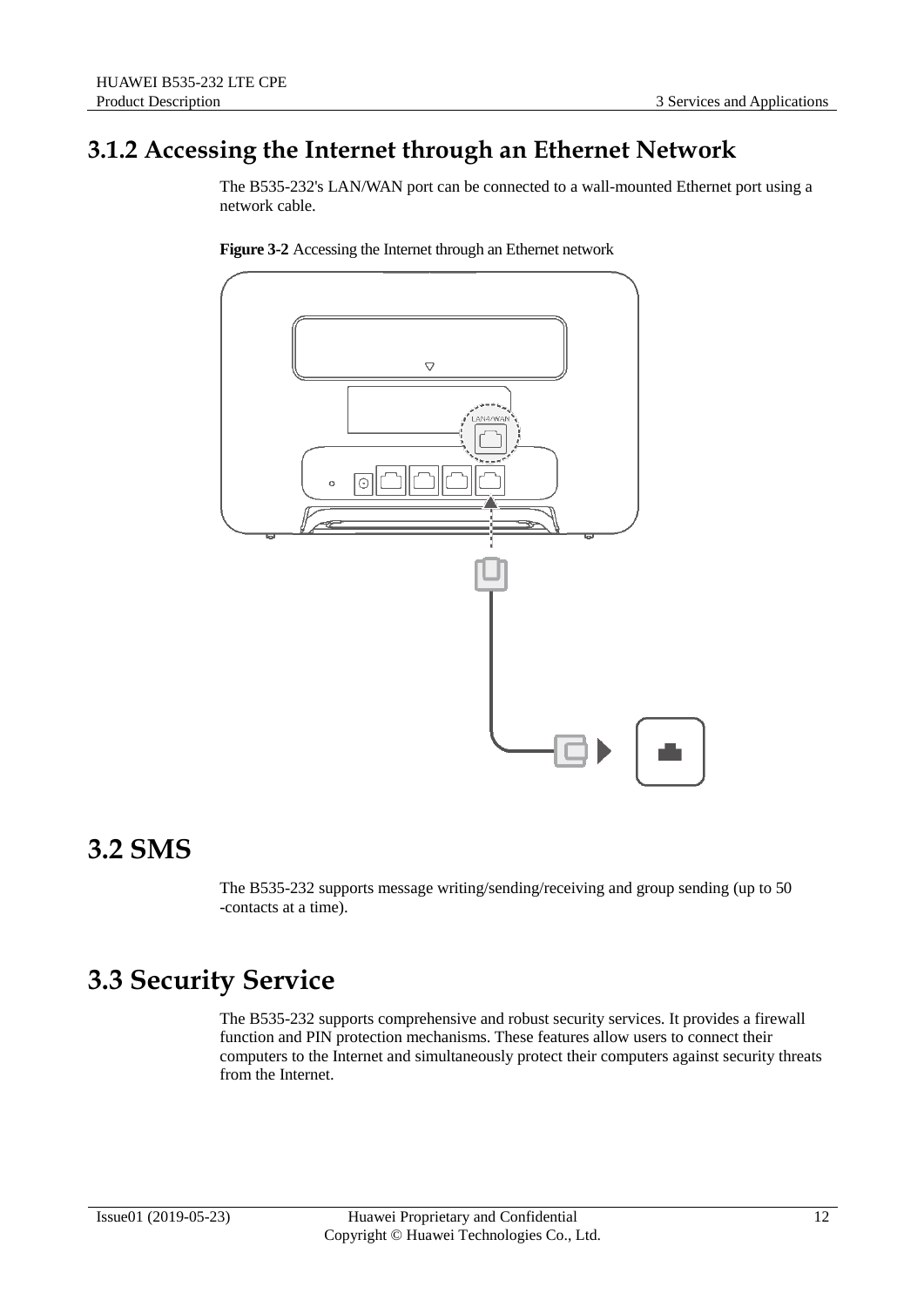#### <span id="page-20-0"></span>**3.3.1 Firewall Service**

The B535-232 supports the enabling or disabling of a firewall on the network connection, which protects the device and network from attacks by hackers on the Internet and controls access to the Internet.

#### <span id="page-20-1"></span>**3.3.2 MAC Filtering**

The B535-232 supports configuration of the Media Access Control (MAC) address to restrict network access.

#### <span id="page-20-2"></span>**3.3.3 Wi-Fi Authentication**

The gateway supports the following user authentication protocols for Wi-Fi:

- No encryption
- WEP, WPA2-PSK (AES), WPA/WPA2-PSK (TKIP/AES).

#### <span id="page-20-3"></span>**3.4 VPN Function**

#### <span id="page-20-4"></span>**3.4.1 VPN Client**

VPN tunneling involves establishing and maintaining a logical network connection (that may contain intermediate hops). On this connection, packets constructed in a specific VPN protocol format are first encapsulated within some other base or carrier protocol, then transmitted between the VPN client and server, and finally decapsulated on the receiving side.

The B535-232 supports L2TP and PPTP tunneling protocols.



#### <span id="page-20-5"></span>**3.4.2 VPN Pass-Through**

The B535-232 supports L2TP/PPTP VPN pass-through for the LAN side device. The LAN side device can create a VPN tunnel to the VPN server.

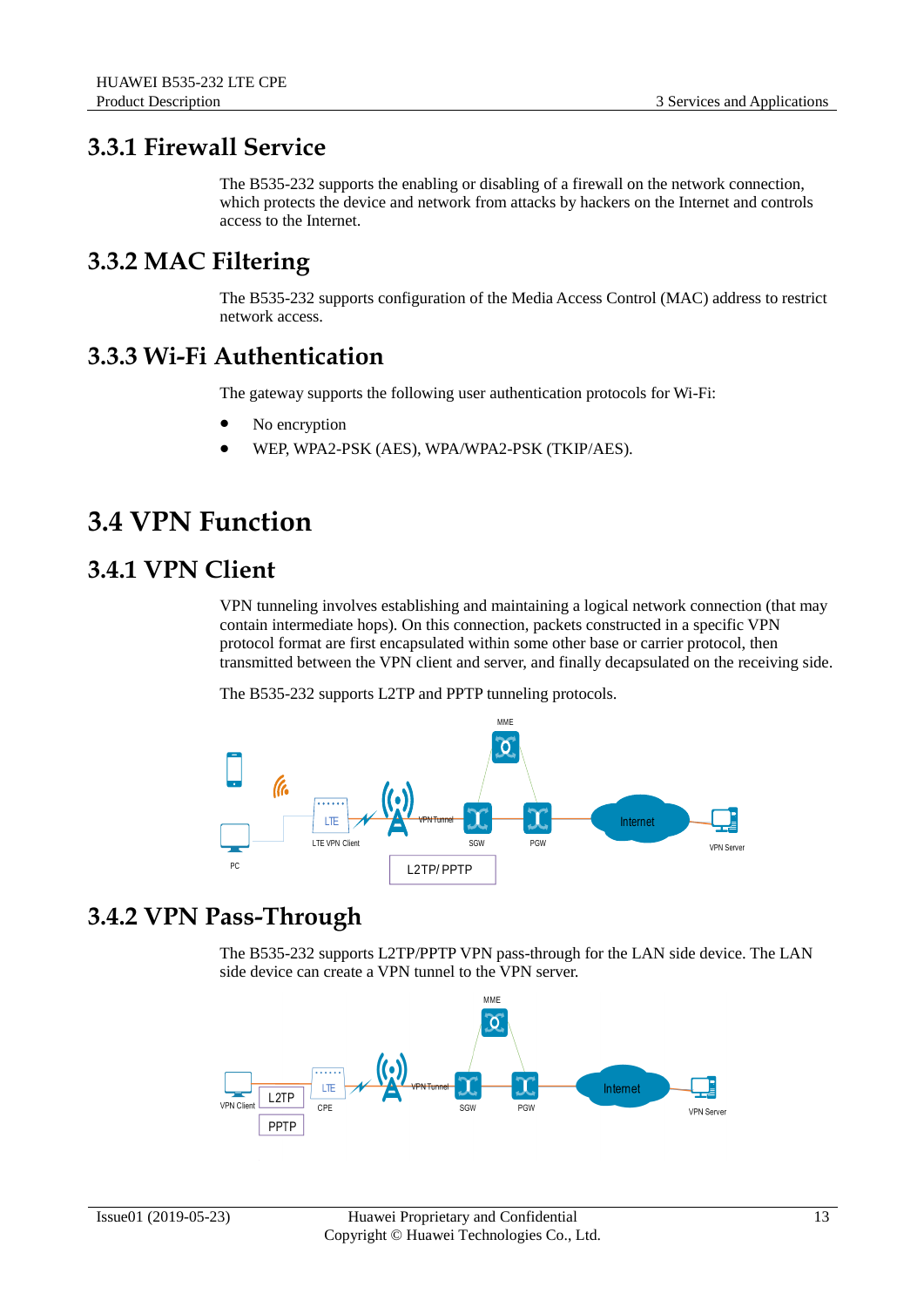#### <span id="page-21-0"></span>**3.5 IP Pass-Through**

The LTE CPE obtains the WAN IP address and passes it through to the PC (Case 1) or Router (Case 2), and then the PC (Case 1) or Router (Case 2) can directly use the WAP IP address.



#### <span id="page-21-1"></span>**3.6 IPv6 Only and IPv4v6 Dual Stack**

#### <span id="page-21-2"></span>**3.6.1 IPv4v6 Dual Stack**

CPE provides dual stack function.



#### <span id="page-21-3"></span>**3.6.2 IPv6 Only (CLAT)**

The LTE CPE supports IPv6 only with the transition solution CLAT for IPv4 device.



#### $\square$  NOTE

When the IPv6 only (CLAT) function is enabled, NAT-based functions (like DMZ/Port Forwarding/Port tigger) cannot be used.

When an IPv4 device accesses the Internet, the performance is degraded because packets need to be packetized and unpacked. However, IPv6 devices are not affected.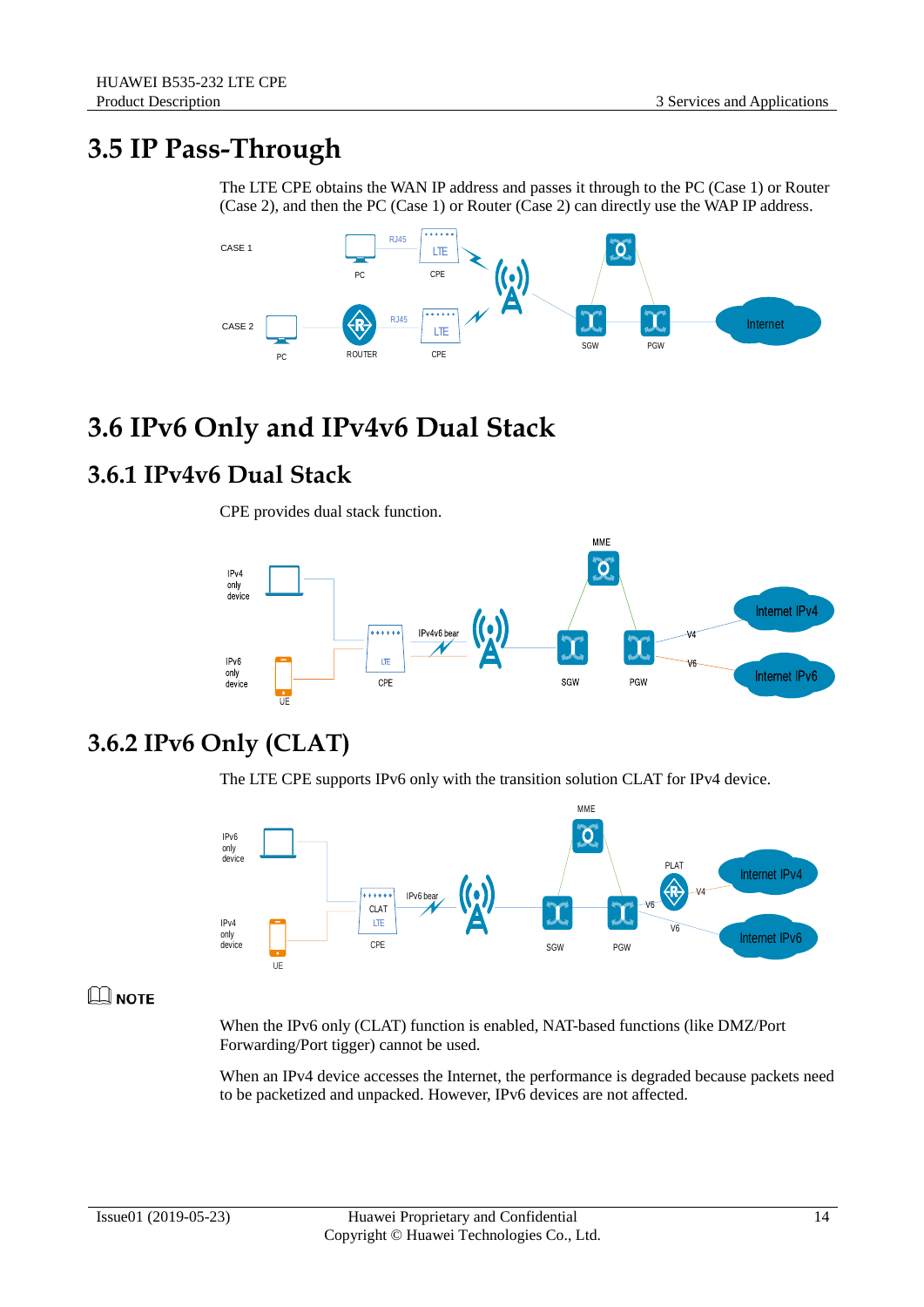#### <span id="page-22-0"></span>**3.7 Multi-APN**

The B535-232 supports the establishment and maintenance of two APNs. These two APN connections isolate data and remote management services on an operator's network.

The B535-232 supports an independent APN for CPE internal/TR-069.



#### <span id="page-22-1"></span>**3.8 HiLink**

- Supports up to 5 HiLink devices to connect to B535-232 through the WPS button to create an expanded network.
- Supports quick connection between a HiLink device (such as Honor set-up boxes and Honor handsets running on EMUI 5.0 and later) and B535-232 through the WPS button.

#### <span id="page-22-2"></span>**3.9 Customer management**

#### <span id="page-22-3"></span>**3.9.1 WebUI**

The B535-232 supports local configuration through the Web UI. You can perform device management and network configuration to ensure normal and stable performance.

#### <span id="page-22-4"></span>**3.9.2 HUAWEI SmartHome APP**

Scan the QR code (can be found in the Quick Start Guide, giftbox and Web UI) to download the Huawei SmartHome APP and configure the router from your phone.

#### <span id="page-22-5"></span>**3.10 Operator maintenance**

The B535-232 supports Operator maintenance through the TR-069. Operator remote manages the CPE software update/parameters configuration via TR-069.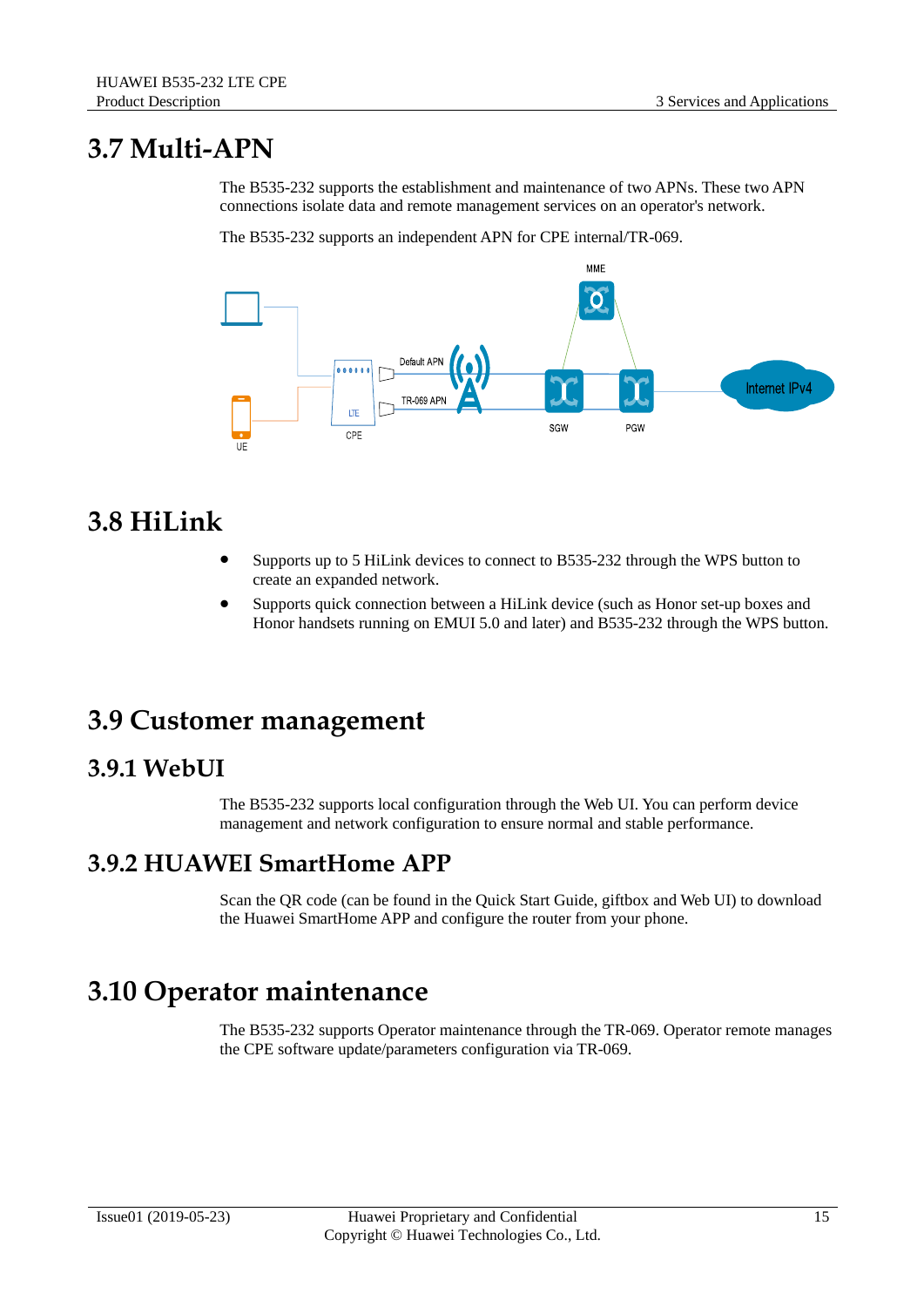

#### <span id="page-23-0"></span>**3.11 HOTA**

The B535-232 supports the HOTA feature, which allows users to remotely update the device firmware through the HOTA server.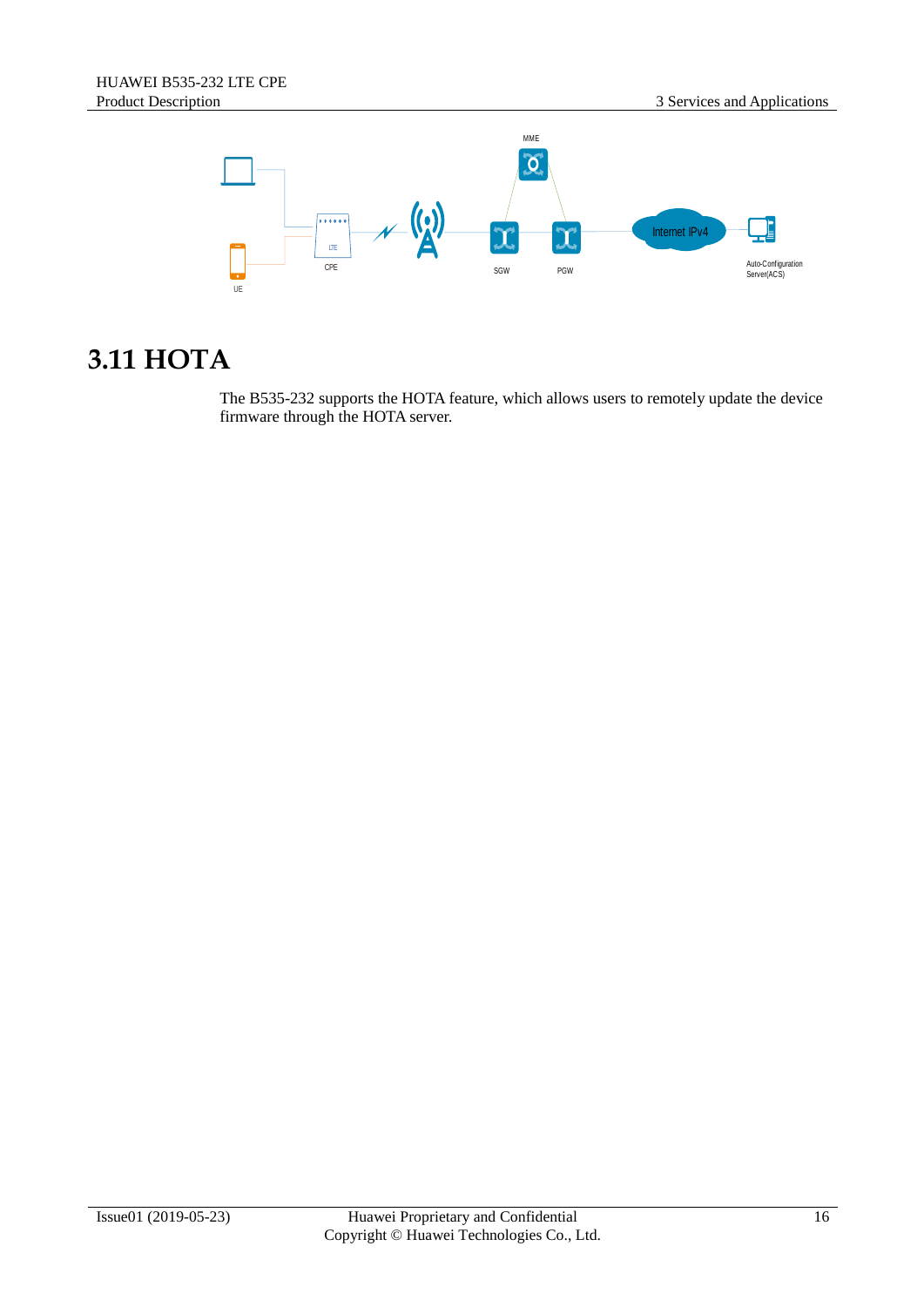### <span id="page-24-0"></span>**5ystem Structure and Scenario Constraints**

#### <span id="page-24-2"></span><span id="page-24-1"></span>**4.1 System Architecture**



The following describes the modules shown in [Figure 4-1.](#page-24-2)

- LTE access function: The B535-232 adopts the LTE access technology at the WAN side.
- LAN access function: One 10/100/1000 Mbps high-speed Ethernet ports are provided at the LAN side. The B535-232 provides the switching function for local networking and sharing of the broadband network when it is connected to terminal devices.
- AP function: An 802.11b/g/n/a/ac -compliant Wi-Fi AP interface is provided for wireless networking at home. The interface is compliant with the IEEE 802.11b/g/n/a/ac standard and the WEP, WPA/WPA2-PSK, WPA2-PSK security authentication mechanisms.
- DHCP/DNS: The DHCP server dynamically allocates IP addresses to PCs.
- Web-based management: You can configure the B535-232 and modify and view the configuration of the B535-232.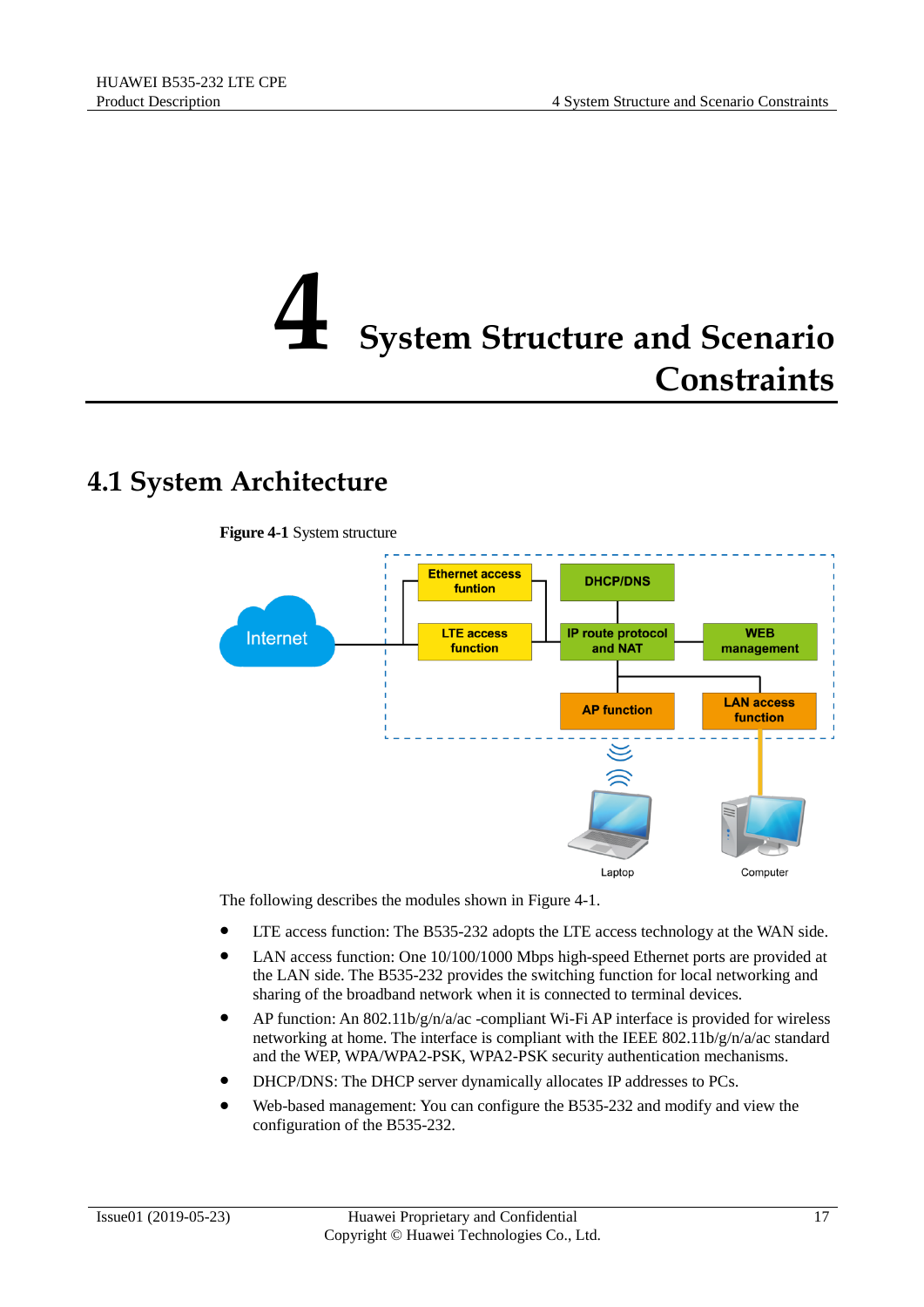IP routing protocol and NAT: The B535-232 has high-speed routing capability. With the built-in NAT, the B535-232, together with LTE terminals, can provide flexible broadband access solutions and networking schemes.

#### <span id="page-25-0"></span>**4.2 Scenario Constraints**

The B535-232 is a household wireless broadband access product designed for use in scenarios with relatively few network access devices and relatively low network reliability requirements, such as homes or small office and home offices (SOHOs).

The B535-232 is not an enterprise-grade product. It cannot be used by medium- or large-sized enterprises or in scenarios with high network reliability requirements, such as banks, securities agencies, traffic control, and communications device backhaul.

The B535-232 has the following constraints:

- When the IP Pass-Through mode is enabled, the HOTA function cannot be used.
- When the L2TP/PPTP VPN client function is enabled, the throughput performance will slow down.
- A maximum of 64 devices can be connected to the Wi-Fi in theory; the actual number of devices that can be connected and served depends on actual conditions.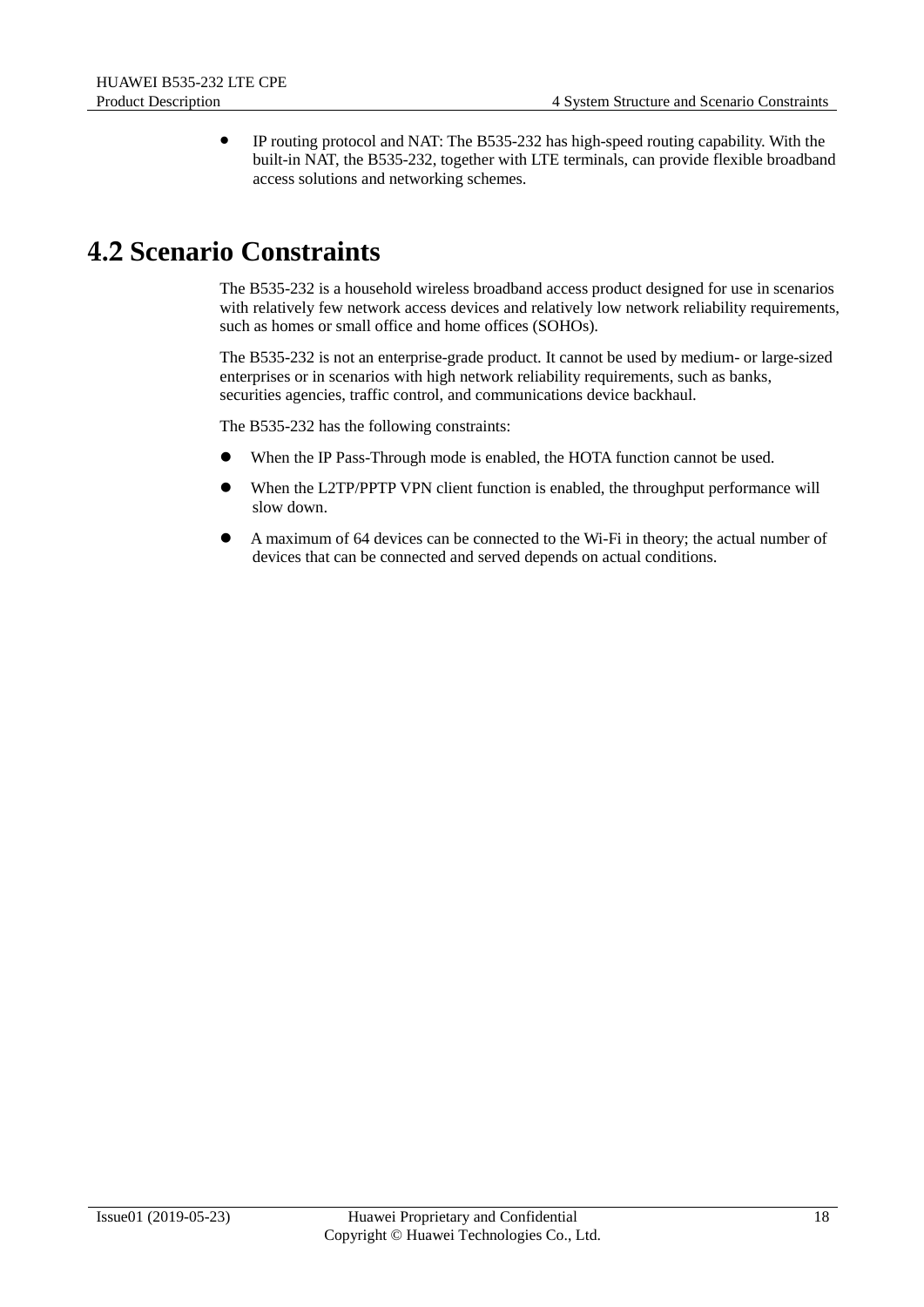

#### <span id="page-26-1"></span><span id="page-26-0"></span>**5.1 Standards and Communication Protocols**

#### <span id="page-26-2"></span>**5.1.1 Standards and Communication Protocols of the Product**

| <b>Item</b>    | Description                                                            |
|----------------|------------------------------------------------------------------------|
| Physical layer | <b>RFC894</b>                                                          |
| ARP            | <b>RFC826</b>                                                          |
| <b>IP</b>      | RFC791, RFC1122, RFC1071, RFC1141, RFC1624, RFC792, RFC950,<br>RFC1256 |
| <b>ICMP</b>    | RFC792, RFC950, RFC1256                                                |
| <b>TCP</b>     | <b>RFC793</b>                                                          |
| <b>UDP</b>     | <b>RFC768</b>                                                          |
| <b>DHCP</b>    | RFC1531, RFC1533                                                       |
| <b>NAT</b>     | RFC1631, RFC2663, RFC3022, RFC3027                                     |

**Table 5-1** Standards and communication protocols of the product

#### <span id="page-26-3"></span>**5.1.2 Standards and Communication Protocols of the Wireless Uu Interface**

This device supports 3GPP Release 11.